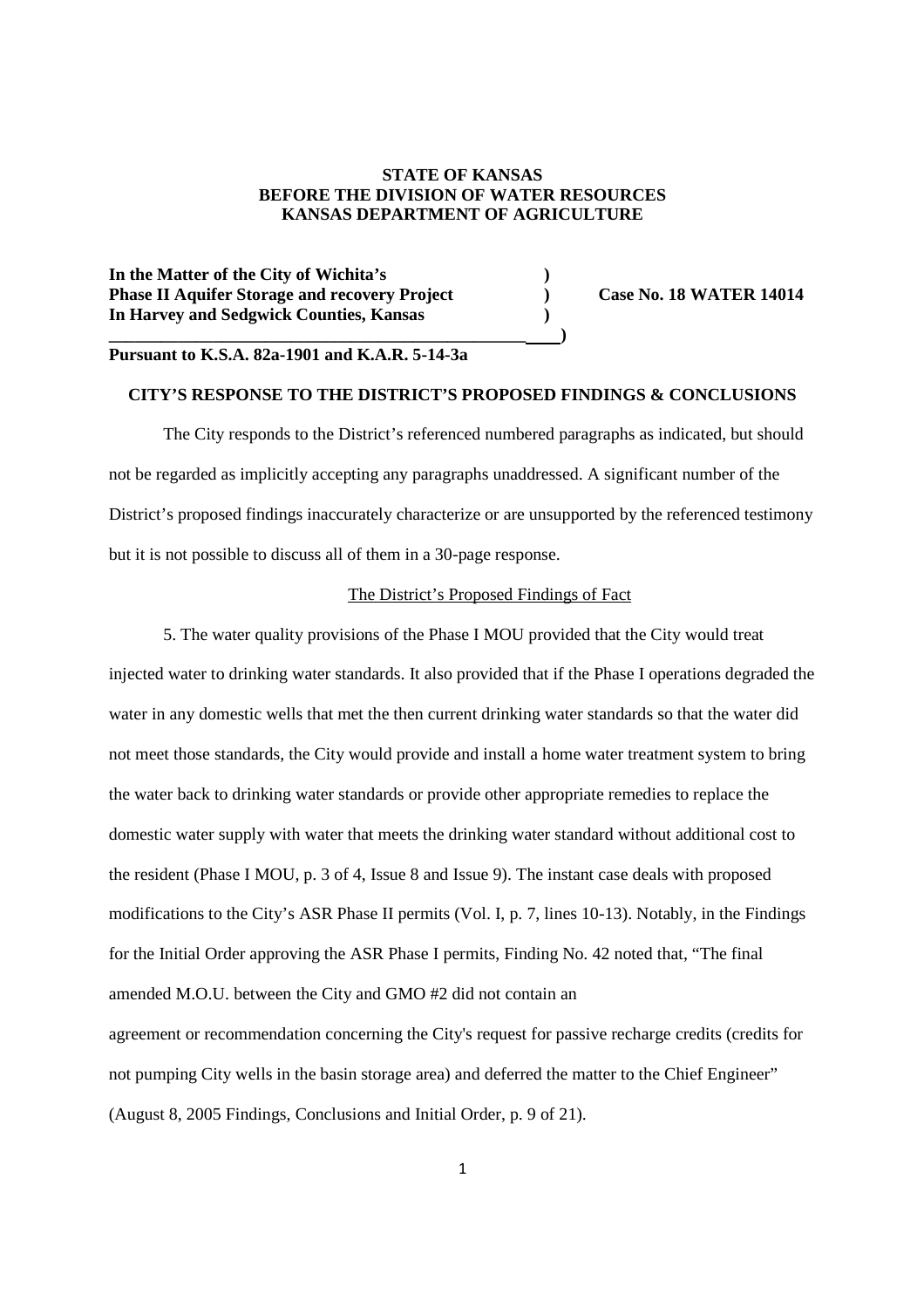#### 8. The statement in the letter signed by Mr. Jacobs was as follows:

During the discussion and approval process for the Phase I ASR applications, DWR staff and the City agreed that using the 1993 levels as the bottom of the basin storage area *was a reasonable and conservative number at the time.* This decision was partially based on the fact that water levels could have been much lower in years after 1993 if the City had not made the unilateral decision to temporarily reduce water use from the Equus Beds Aquifer (Equus Beds). Thus the total storage volume was estimated based on historic "high" or pre-development water levels and the 1993 water levels as estimated by USGS. It should be noted that the established 1993 water levels are under review by USGS, DWR and GMD2 (City Exhibit 19, p. 2; emphasis added).

9. Mr. Jacobs did not opine that not dropping below the 1993 levels was in the public interest.

## What he wrote was:

A primary purpose of Phase I of the ASR project was to begin the formation of a freshwater barrier to the salt water contamination moving towards the wellfield from the Burrton area. *Both Conclusion No. 13 and Order No. 8, stem from the principle that withdrawal of recharge credits during periods when water levels are below those that existed in 1993 would not serve the public interest because it would deteriorate any established hydraulic barrier created from recharge injection*. Therefore, the limitations to the recharge credit withdrawal relative to the lowest index water levels for Phase I (January 1993) were largely based on maintaining water quality in the City's well field with a hydraulic barrier. However, it should be noted that water levels in the barrier area can experience significant declines during dry or drought periods, even without the removal of recharge credited from ASR Phase 1 wells (City Exhibit 19, p. 4; emphasis added).

Mr. Jacobs was simply referencing the "public interest" language in the findings and order

for Phase I, and pointing out that when originally adopted, they were tied to the purpose of Phase I, which was creating the hydraulic barrier (City Exhibit 19, p. 4). Mr. Jacobs also went on to note that when the Phase II permits were issued, the limitation related to the lower index levels was basically just duplicated in those permits (City Exhibit 19, p. 4). He then pointed out that the 2011-2012 drought and the increased irrigation use during that event had raised the prospect that water levels would be reduced below the 1993 levels by the conduct of other users even though the City was using only a part of its allocation in the area (City Exhibit 19, p. 4). Mr. Jacobs then went on to state:

The recent water level changes demonstrate that it is appropriate to make modifications to the administration of the City's ASR project. It is now apparent that increased water use from irrigation users during drought conditions can cause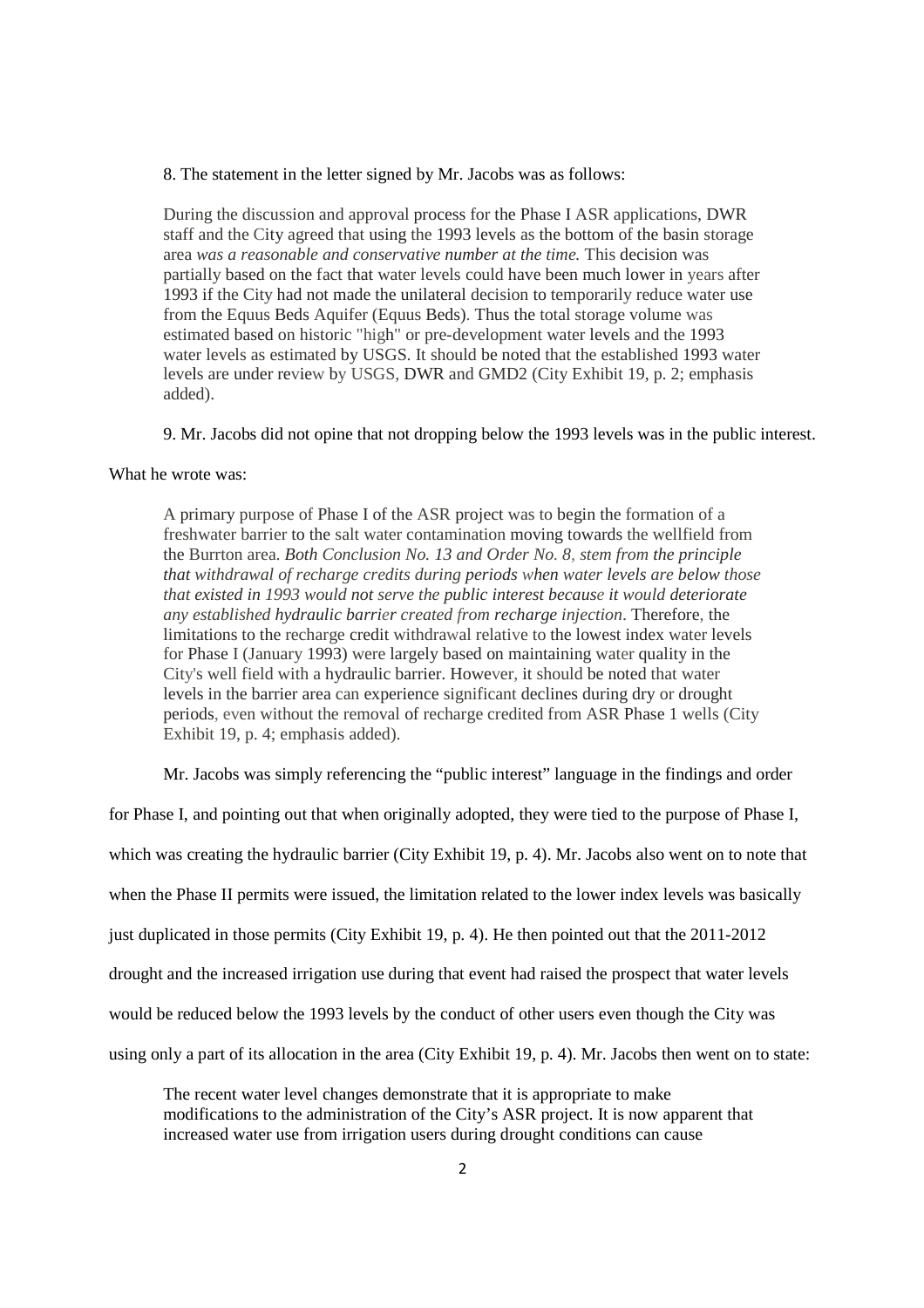significant declines in water levels not considered when the ASR appropriations were granted, and that the City should be in a position to recover available recharge credits even when water levels are below the 1993 index water levels (City Exhibit 19, p. 4).

Further, Mr. Henry's testimony in the context of the questions he answered would have related to the City's position "at that time" that the Phase I permits were issued, not at the time Mr. Jacobs was writing the letter (Vol. III, p. 576, line 24, through 577, line 4). Likewise, the ambiguous "during this period" in the last sentence of the District's paragraph 9 obscures that Mr. Henry was again talking about when the Phase I permits were issued. The hydraulic barrier was a focus of Phase I and the Phase I infrastructure (Vol. III, p. 580, lines 5-16). Accordingly, under the City's Proposal the Phase I permit conditions will not be modified (Vol. I, p. 189, lines 9-19; p. 200, lines 11-22).

10. Actually, although the letter written by Mr. Jacobs recognized that the 1993 index levels were part of the Phase II permit conditions, it was explaining some of the reasons why the index levels need to be modified (City Exhibit 19).

12. Physical injection can be metered (Vol. II, p. 340, line 8). Accumulation of recharge credits cannot be metered, as this determination would be made through the annual accounting process (Vol. II, p. 340, lines 6-9).

19. The "mutually exclusive" is a characterization not testified to by the witness. The witness stated that the use under discussion was a municipal use (Vol. VII, p. 1912, line 14, through p. 1913, line 4).

21. Notably, the Phase II MOU contained no agreement to permanently establish specific lower index levels. The language in subparagraph A.6. simply acknowledged the then-existing lower index levels, stating, "Because the project recharge and recovery wells can only be pumped if water levels in the aquifer are higher than the historic low level, no impairment is expected." (Phase II MOU, subparagraph A.6.). It is significant that the District agreed to this language, because it recognizes that whether the City pumps 40,000 AF or 120,000 AF, so long as the water levels "are higher than the historic lower level, no impairment is expected." (Phase II MOU, subparagraph A.6.).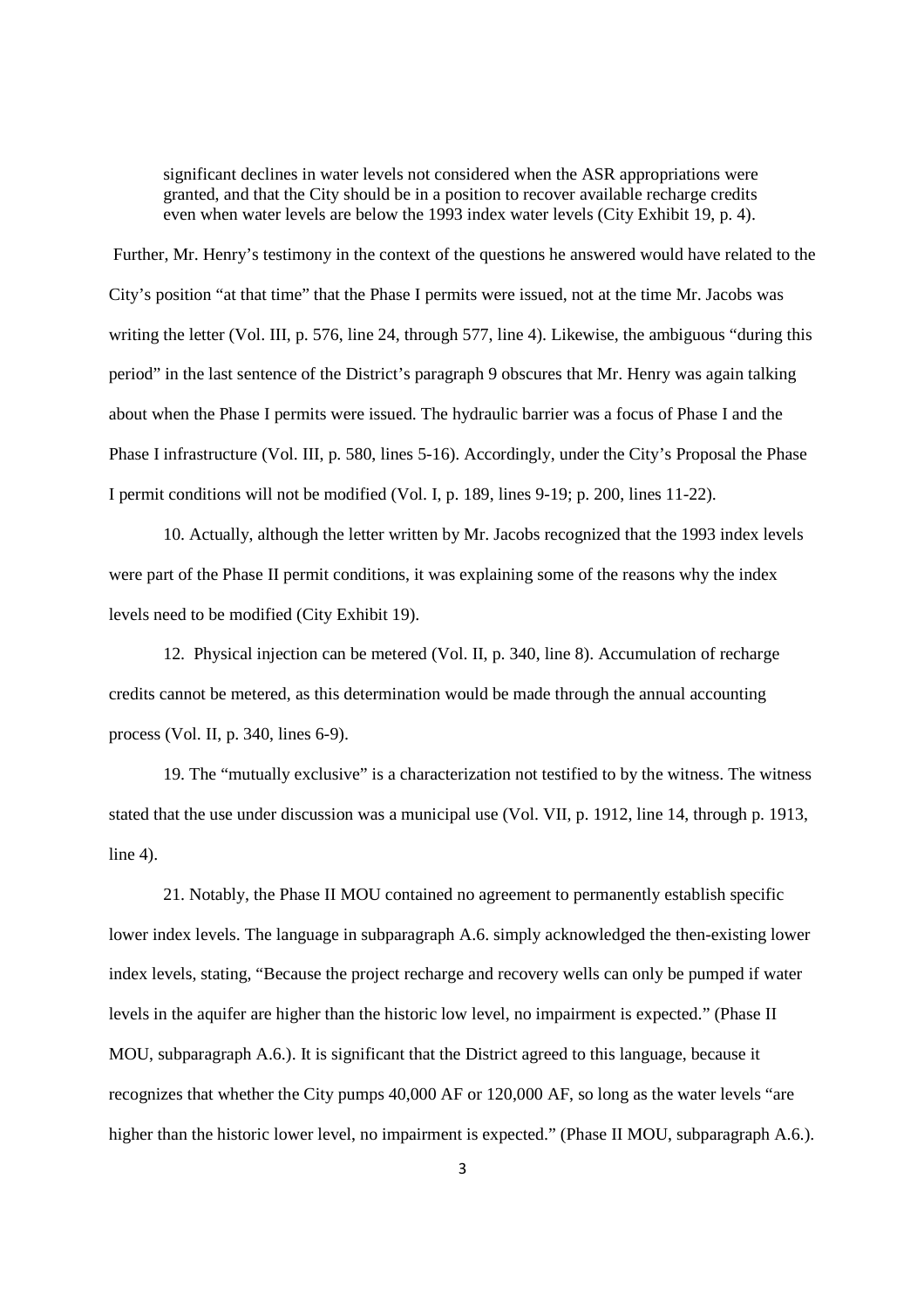It follows that in a scenario wherein the AMCs are approved but the proposed lower index levels are not, so that AMCs would only be recovered when the aquifer is at levels higher than the historic lower level, "no impairment is expected" (See Phase II MOU, subparagraph A.6.). Significantly, the language does not say impairment would be expected if the index levels were lowered (Phase II MOU, subparagraph A.6.). Language in subparagraph B.2. recognized that commitments set forth in the MOU remained subject to state law and regulations and the orders of DWR (Phase II MOU, subparagraph B.2.). So, if there were a state regulation that allowed the lower index levels to be set on a different basis, and the Hearing Officer found on the evidence of record that the levels should be reset as requested in the Proposal, that would not be contrary to anything in the Phase II MOU (Phase II MOU, subparagraphs A.6. and B.2.). The District appears to have abandoned the Phase II MOU by never participating in the periodic joint reassessment provided for in the MOU (See Phase II MOU, subparagraph B.5.). However, the City has agreed to a protective permit condition for domestic wells within 660 feet of ASR physical recharge sites (Vol. V, p. 1265, line 2, through p. 1266, line 9).

22. The issue here was that counsel garbled Mr. McCormick's prior testimony. Mr. McCormick testified that the City and other users could pump below the 1993 levels and even to the proposed lower levels *with their native rights*, under the existing permits (Vol. V, p. 1225, through p. 1226, line 4). He also specifically recognized that letting the City *recover credits* below the 1993 levels was a change from existing permit conditions (Vol. V., p. 1266, lines 5-10).

However, while questioning Mr. Letourneau, counsel stated, "Mr. McCormick testified that he didn't believe it was a condition of ASR Phase II to assure that we wouldn't drop below the 1993 levels. Having reviewed Exhibit 53 and Exhibit 57, do you believe that, in fact, it is a requirement that with respect to ASR Phase II we not drop below the 1993 levels?" (Vol. V, p. 1313, lines 3-9). After obtaining an affirmative response from Mr. Letourneau, counsel followed with, "And to the extent that Mr. McCormick's testimony stated otherwise, you would disagree with that testimony, correct?" (Vol. V, p. 1313, lines 16-18).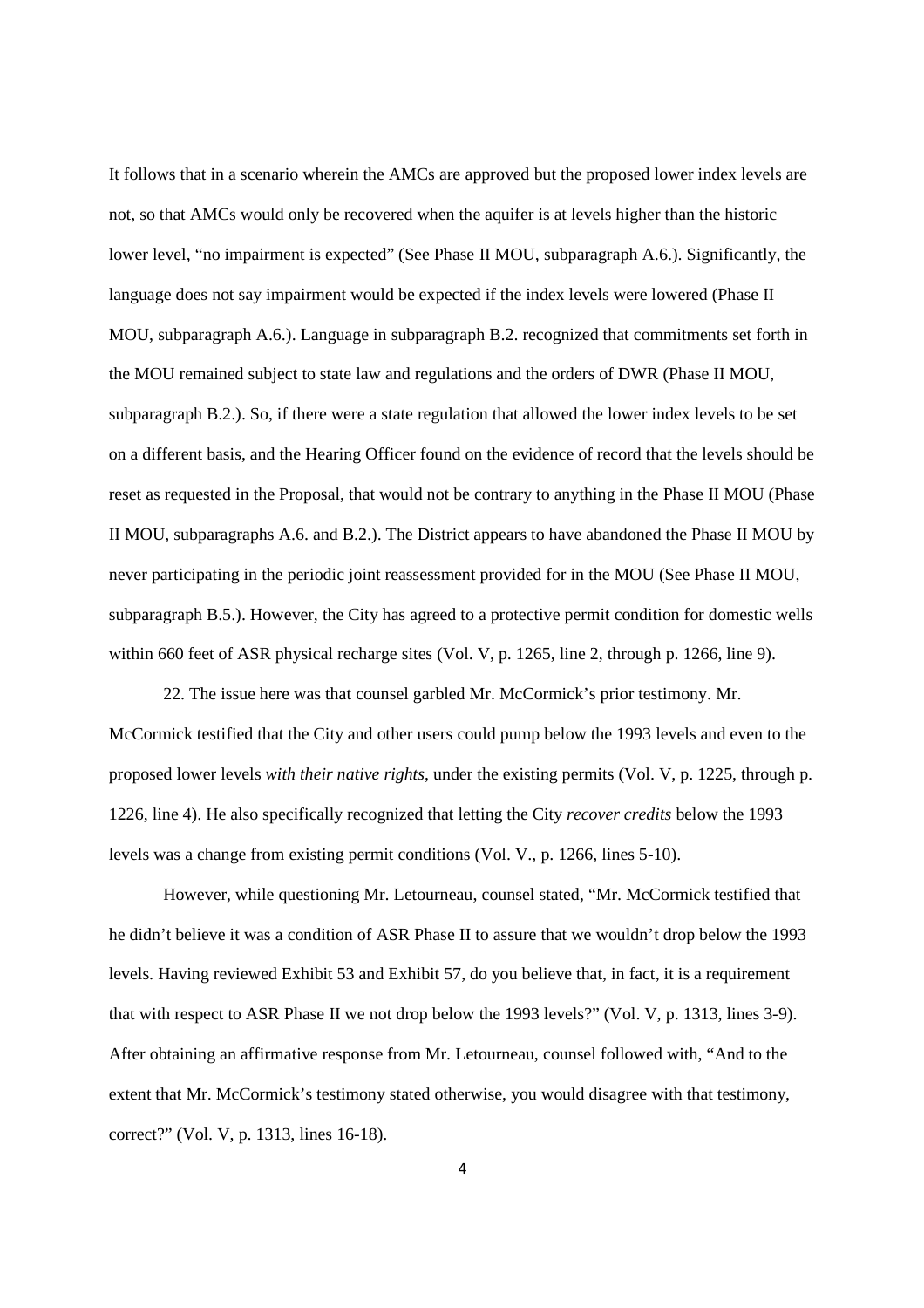Of course, Mr. McCormick's testimony had not "stated otherwise" (Vol. V. p. 1266, lines 5- 10). Counsel confused the concept of pumping below the 1993 levels using native rights with the concept of taking credits below the 1993 levels. Mr. Letourneau did not testify that Mr. McCormick "testified incorrectly" to anything. He merely testified that "to the extent" Mr. McCormick gave testimony as it was misstated by counsel, he would disagree with it (Vol. V, p. 1313, lines 16-18).

23. This is entirely incorrect. Referring back a few pages, it is clear that the order under discussion was the Phase I Order, not the Phase II Order (Vol. V, p. 1597, lines 2-17). The language referring to public interest was read by counsel as, "if the project is operated so the recharge credits cannot be withdrawn if the static water level in index well is below the lowest index water level for that index well, the public interest in not diverting Equus Beds groundwater will be protected." (Vol. V, p. 1597, lines 11-17). Notably, the language did not say that the public interest would not be protected if credits were recovered at a lower level (Vol. V, p. 1597, lines 11-17). Further, there was no similar language in the Phase II Order, in which the language setting the lower index levels was, "The recharge credits may be withdrawn from a cell only when recharge credits are determined to be available from the cell and the static water level at its index well is above the lowest index level; however, water may be recharged when the static water level is below the lowest index level in that well" (September 18, 2009 Initial Order, p. 5, ¶ 8).

24. The District is not the authority that grants spacing waivers, as that is within the purview of the chief engineer (Vol. VII, p. 1840, line 15, through p. 1842, line 2).

25. Significantly, neither the District nor any of the Intervenors appear among the addressees of the waiver request letters (District Exhibit 57).

34. The statement that the District had desired to remain part of the discussions is not supported by the referenced testimony (Vol. V, p. 1386, lines 8-15).

35. The first sentence does not accurately present the testimony of the witness (Vol. V, p. 1385, lines 5-13). The plethora of material errors in the District's Proposed Findings and Conclusions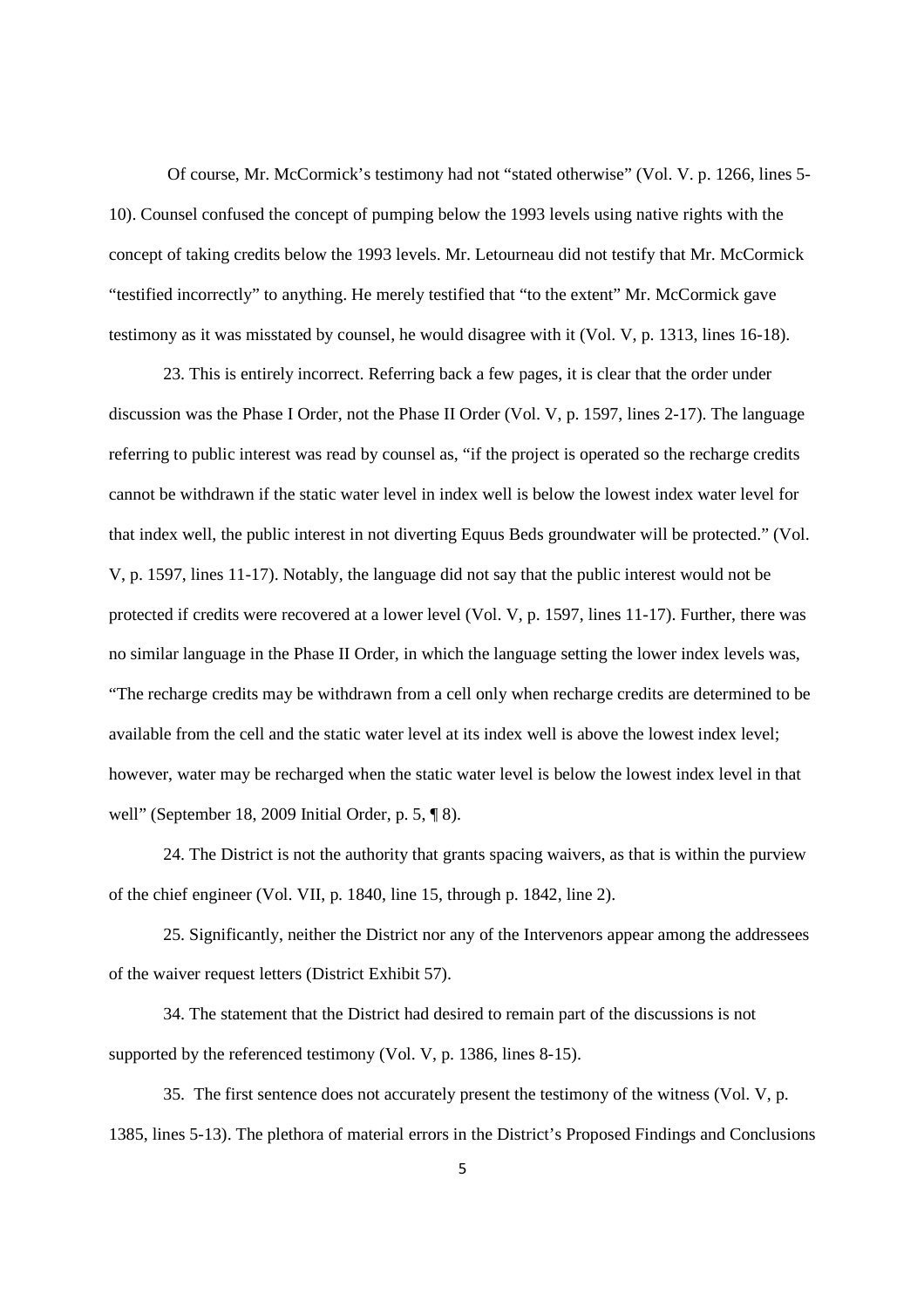(at least ten in the 35 paragraphs up to this point) detract from the suggestion that additional involvement of the District would have furthered avoidance of errors.

39. Nonuse by irrigators does not appear to be a significant factor in the recovery of the aquifer, given that irrigation use trended above 1992 use during most of the 1993 to 2016 period (See Vol. I, p. 146, line 16, through p. 147, line 16, and City Exhibit 1, p.3-3, Figure 12).

42. The testimony referenced in this paragraph was the opinion of Mr. Boese. Mr. Letourneau testified that AMCs are an accounting modification (Vol. VII, p. 1687, line 17). AMCs would simply allow the City to obtain the same credits it could obtain under its existing permits, but without pumping a hole in the aquifer to create capacity for physical recharge (Vol. V, p. 1288, line 12 through p. 1289, line 2). Mr. Letourneau opined that the Proposal is neither a new application nor a change application (Vol. VII, p. 1658, lines 3-7), and noted that the City is not seeking to divert additional water (Vol. VII, p. 1658, lines 16-18).

43. Mr. Boese very helpfully identified K.A.R. 5-7-5, which he acknowledged allows for changes in an existing water right reducing authorized quantity, rate of diversion, place of use and point of diversion (Vol. XI, p. 2866, line 23, through p. 2867, line 11). The regulation is irreconcilable with the District's interpretation of the *Clawson* case, and also with the District's contention that K.S.A. 82-708(b) is exclusive (See, K.A.R. 5-7-5).

47. But the statute does not exclude other permit modifications (See, K.S.A. 82a-708(b) and K.A.R. 5-7-5).

57. Withdrawal of AMCs would be subject to the same annual limits as physical recharge credits (Vol. VII, p. 1663, lines 3-6). The Balleau Groundwater analysis does not distinguish between physical credits and AMCs (District Exhibit 68). AMCs simply allow the City to obtain the same credits it could obtain under its existing permits, but without pumping a hole in the aquifer to create capacity for physical recharge (Vol. V, p. 1288, line 12 through p. 1289, line 2). The District has not shown that any special additional limits on withdrawal of AMCs are needed (entire record).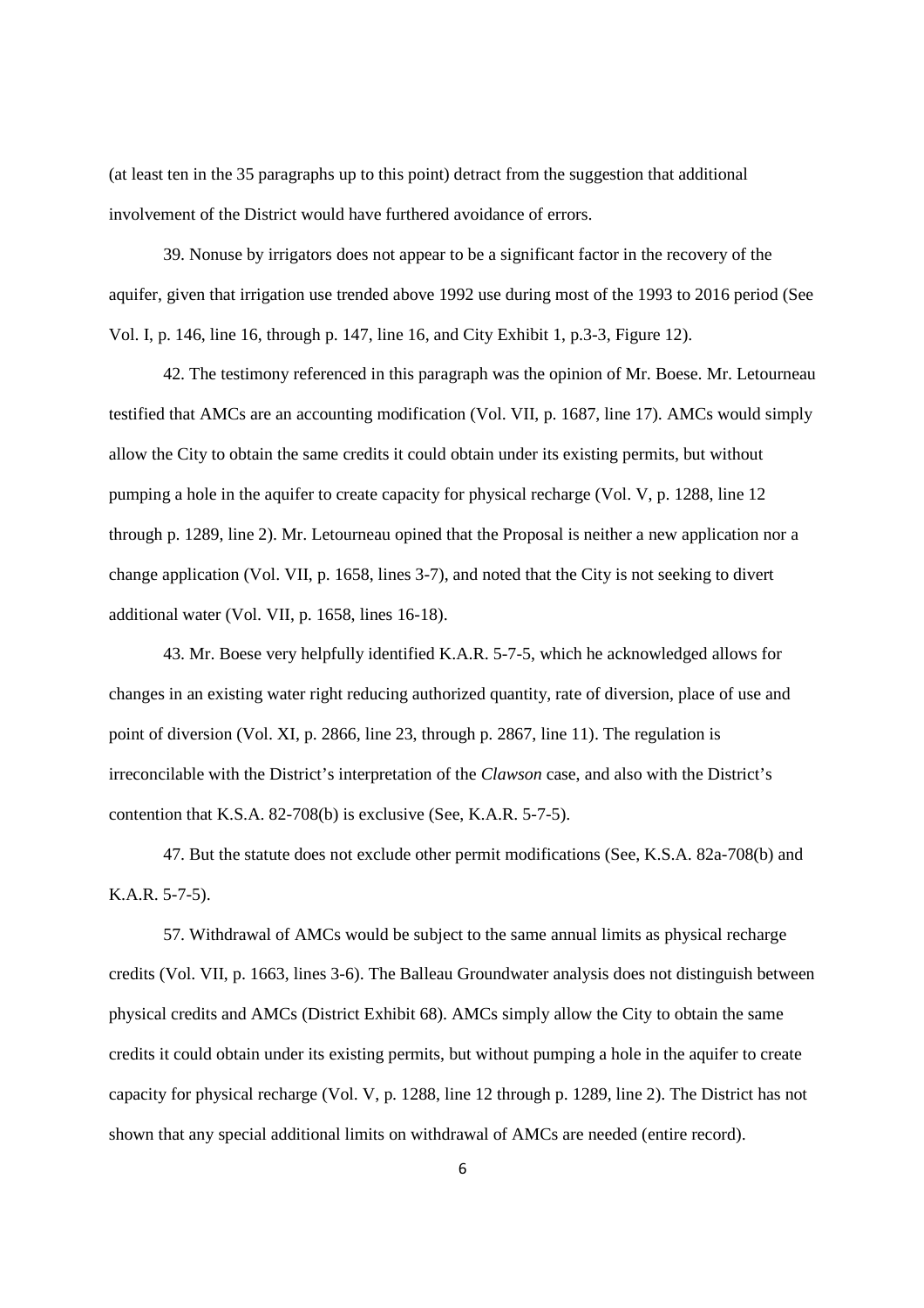Particularly if the 1993 index levels are not lowered, as the District knows and has admitted that if credits are not taken below the 1993 levels, no impairment is expected (Phase II MOU, subparagraph  $A.6.$ ).

58. But the Proposal provides for basing the AMCs on the metered source water diverted directly to the City (City Exhibit 1, p. 3-6, proposed condition 6), subject to initial and recurring losses (City Exhibit 1, p. 4-3, second paragraph).

61. But the diversion from the river can and will be metered (City Exhibit 1, p. 3-6, proposed condition 6).

62. Mr. Pajor also indicated that other gallon would be the gallon that the City did not take at the time of the initial demand because it was able to meet the demand with an additional source (Vol. I, p. 245, lines 4-24). The reference to "a feeble attempt to analogize" is not a fact, but District argumentativeness (District proposed finding ¶ 62).

63. The "subsequent gallon" would be the gallon that the City did not take at the time of the initial demand because it was able to meet the demand with an additional source (Vol. I, p. 245, lines 4-24). It would also not actually be a full gallon, because of imputed leakage (Vol. VII, p. 1737, lines 19-20).

64. At hearing, the District objected to analogies based on bottles of water, on the grounds that the aquifer is more complex than a bottle of water (Vol. 1, p. 179, lines 18-22). Now that the District has reconsidered and recognizes the propriety of such analogies, it is worth noting that through another analogy based on a bottle of water, Mr. Pajor later demonstrated how AMCs are functional equivalents of physical recharge and have the same effect on the aquifer (Vol. II, p. 301, line 13, through p. 302, line 8).

65. It is key to the concept of AMCs that they allow the City to obtain the same credits it could obtain under its existing permits, but without pumping a hole in the aquifer to create capacity for physical recharge (Vol. V, p. 1288, line 12 through p. 1289, line 2). Consequently, Mr. Pajor's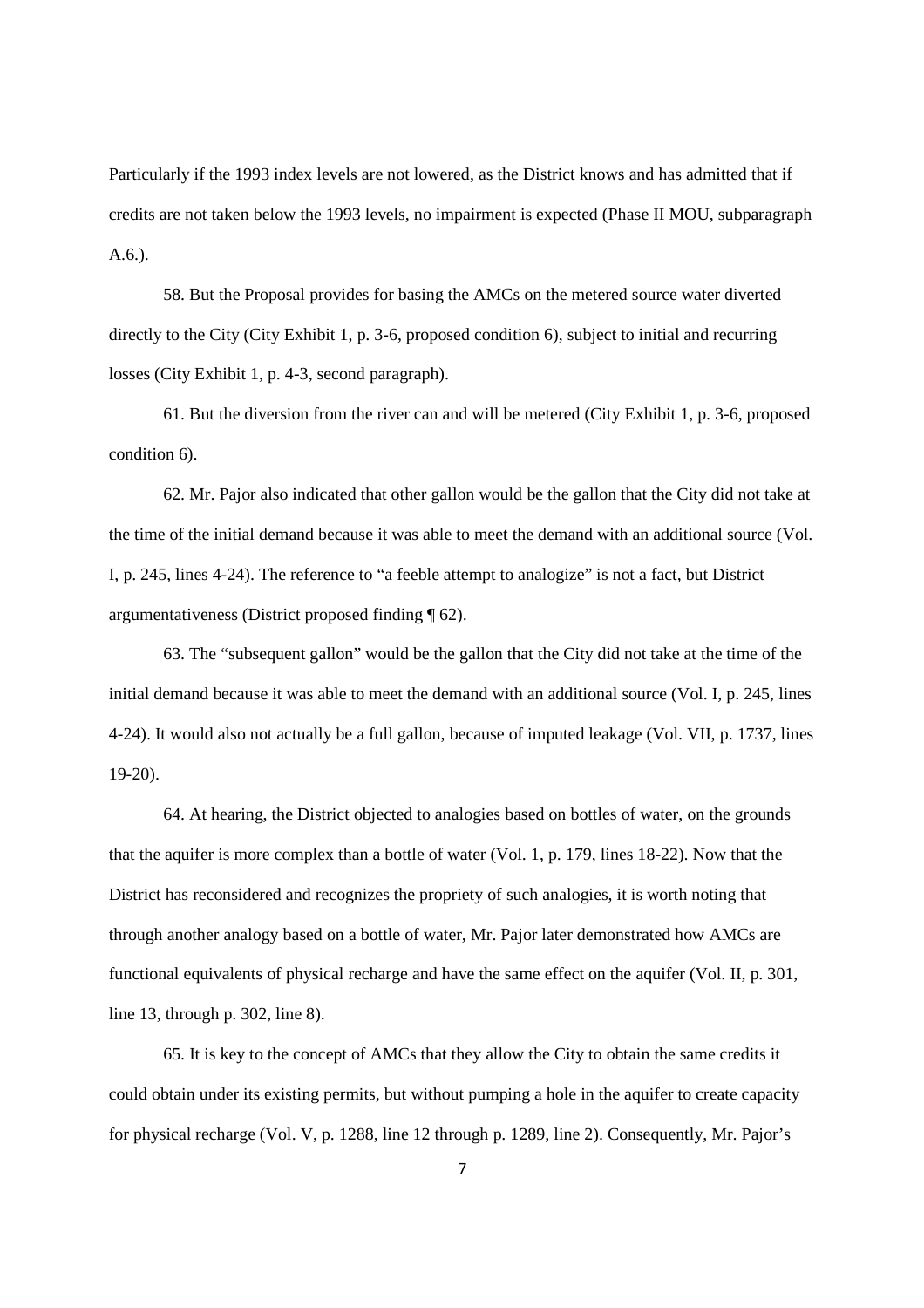reference in the cited testimony as to another user's ability to "leave a credit" is positing a user that has both a source and permit for physical recharge and recharge credits, and is not simply suggesting credits for nonuse or for use from other sources (Vol. II. P. 367, line 18, through p. 368, line 3).

66. through 68. The District is again missing the key distinction between a credit based on storage due to mere nonuse of water, as opposed to a credit for storage that results from direct use of other water that could have been used to create a credit under existing permits by pumping a hole and then filling it. AMCs are not designed simply as credits for nonuse. They are designed to allow the City to obtain the same credits it could obtain under its existing permits, but without pumping a hole in the aquifer to create capacity for physical recharge (Vol. V, p. 1288, line 12 through p. 1289, line 2).

70. The witness did not say the City could "double its consumptive use" (Vol. VII, p. 1737, lines 8-20). The witness understands that AMCs simply allow the City to obtain the same credits it could obtain under its existing permits, but without pumping a hole in the aquifer to create capacity for physical recharge (Vol. V, p. 1288, line 12 through p. 1289, line 2).

72. This is a distortion of the testimony. The witness did not admit (or even say) anything about an AMC being "fundamentally different from a physical recharge credit" (Vol. VII, p. 1665, line 21, through p. 1666, line 2).

74. It is not really accurate to suggest an AMC is "created" at the time the City consumes Little Arkansas River water for municipal use, because that is only the metered diversion, and would be subject to imputed losses in the process of calculating credits (City Exhibit 1, p. 4-3, second paragraph), and that calculation would only be performed annually, with the effect that the credits would not be accrued and could not be drawn prior to the preparation of the annual accounting report (City Exhibit 1, p. 4-8, second paragraph).

75. Mr. Pajor never testified that the City was doubling consumptive use (Vol. I, p. 142, line 4, through Vol. II, p. 381, line 10). In fact, it is not, because AMCs simply allow the City to obtain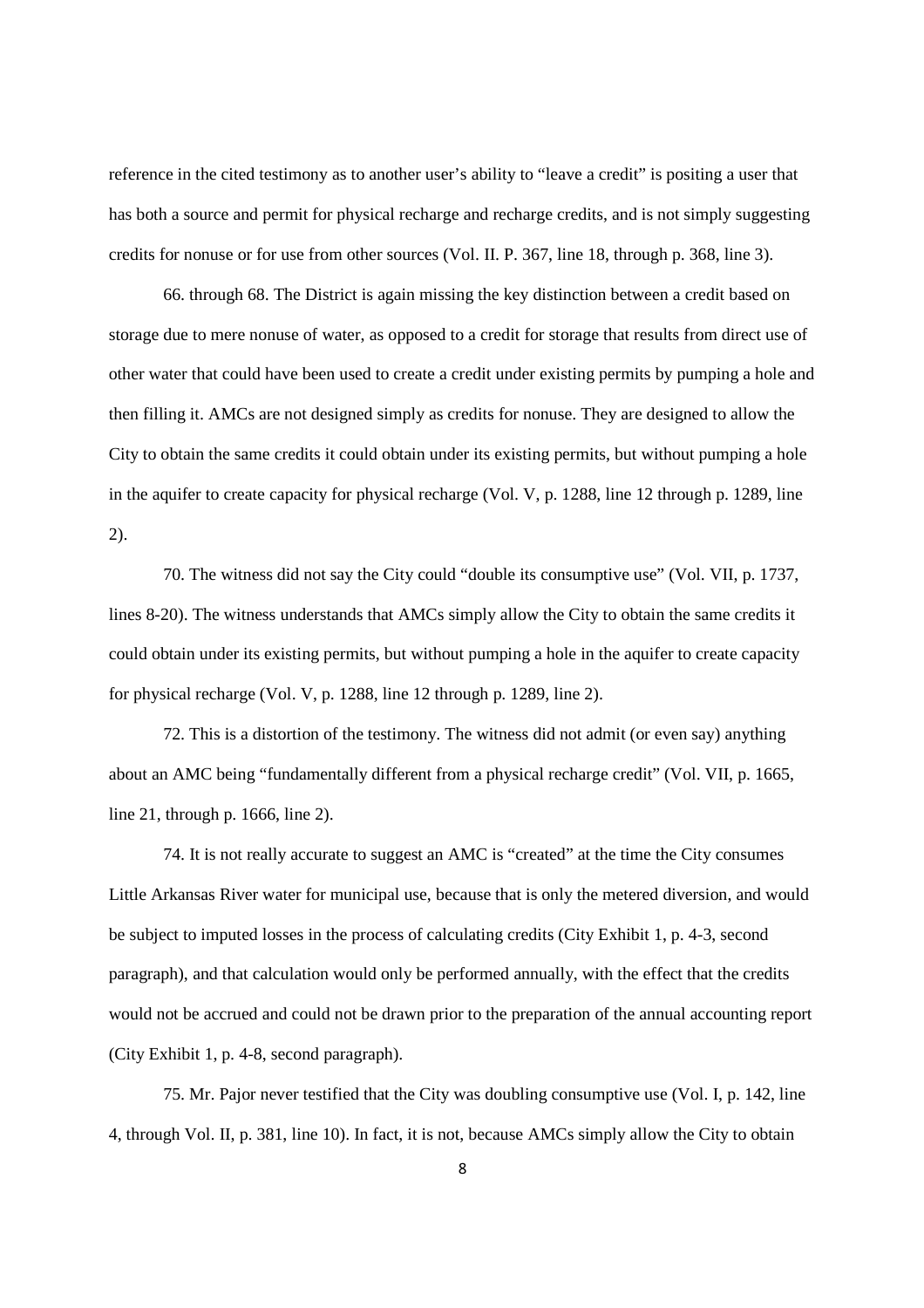the same credits it could obtain under its existing permits, but without pumping a hole in the aquifer to create capacity for physical recharge (Vol. V, p. 1288, line 12 through p. 1289, line 2).

77. No. Mr. Pajor did not acknowledge water would be "taken from other users," he simply agreed with counsel's premise that it would be "taken from water that's already dedicated to those many somebodies" (Vol. II, p. 338, lines 104). Mr. Pajor also pointed out that the same issue already exists for physical recharge credits (Vol. II, p. 337, lines 2-10).

78. Mr. Letourneau also pointed out that the definition of recharge credits refers to water that is stored, not water that is injected (Vol. VII, p. 1730, lines 6-9).

79. To the extent the District and Intervenors have become obsessed with the cap and have problems with it, the City is willing to withdraw the proposed creation of the 120,000 AF cap and continue without a cap on credit accumulation.

80. There is no cap under the current permits (Vol. 1, p. 158, lines 18-22).

81. The City would need to draw an aggregate total of 50,849 acre feet of credits during the second through sixth years of the modeled 1% drought (Proposal, City Exhibit 1, p. 2-10, Table 2-5, with correction to  $5<sup>th</sup>$  year credits noted in testimony at Vol. III, p. 715, lines 1-18). Mr. Pajor later corrected his 50,000 AF reference to 60,000 AF (Vol. I, p. 195, lines 21-23, and p. 222, lines 22-23).

83. There are also physical recharge credits available under the ASR Phase I permits, and the withdrawal limit for both phases is the 19,000 AF. As to the District's associated footnote, unsupported by a citation to the record, the confusion once again originated with the District's counsel misstating prior testimony, as follows: "You were asked a question a little bit ago about 19,000 acre feet that could be pumped under the existing permits *pursuant to ASR Phase II*" (Vol. II, p. 364, lines 15-18, emphasis added). In fact, the question previously asked of the witness had not been specific to Phase II, and the 19,000 AF answer was correct as actually given by the witness (Vol. II, p. 306, lines 5-18). Counsel's misstatement was what clouded the record, and the District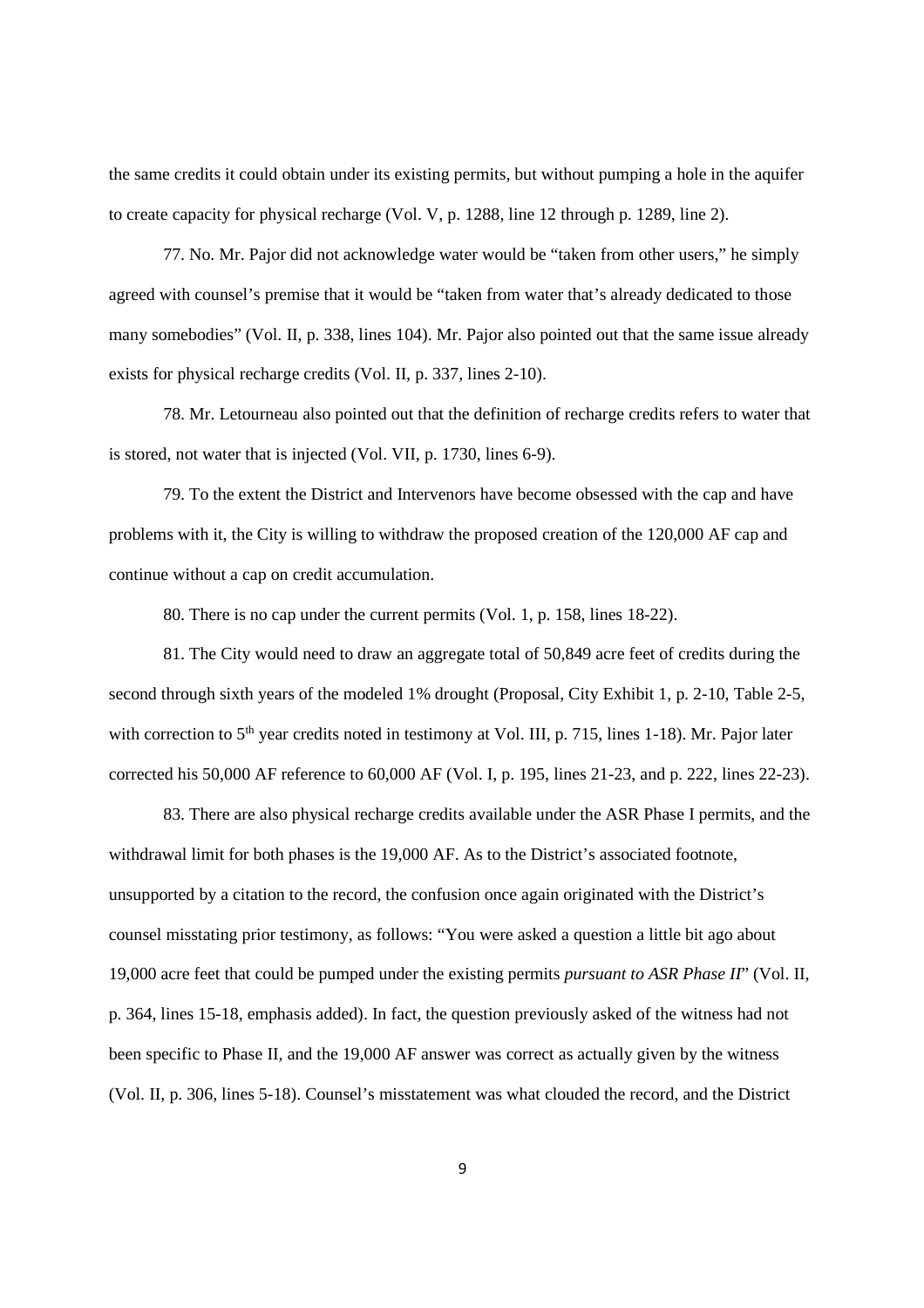has since compounded error upon error upon error by seeking to blame a City witness (and also DWR) for the District's own mistake (Vol. VIII, p. 2267, lines 12 and 13).

84. This is not a new issue with AMCs, as the physical credits under the existing permits are not confined to use in a drought scenario (September 18, 2009 Initial Order, pp 1-7). However, the City would be open to an appropriately crafted permit restriction limiting use of credits to defined drought conditions (Vol. II, p. 310 line 20, through p. 311, line 14).

87. The second sentence is hopelessly garbled, makes no sense, does not accurately describe the simplified accounting method and does not match City Exhibit 1 or the testimony referenced in support (R. Vol. IV, p. 1093, line 10 through p. 1095, line 14).

90. The grant funding was not obtained (Vol. II, p. 348, lines 5-6) and the assertion is irrelevant.

91. Bank storage wells might or might not increase the City's capacity to accumulate AMCs, but also would potentially increase its capacity to obtain physical recharge credits (Vol. II, p. 348, lines 20-24).

92. Mr. Pajor was correct (City Exhibit 1, p. 2-23, Section 2.6).

94. Recharge credits are the most expensive water in the City's portfolio and the City has no motivation to expend them in anything except a critical condition to its customers (Vol. I, p. 259, lines 18-24).

95. Yes, the benefit is in not being under pressure to draw the credits when there is not a need for them in order to avoid losing them (See, Vol. I, p. 183, lines 10-16).

96. Again, credits are the City's most expensive water (Vol. I, p. 259, lines 18-24).

100. The District has not explained why there would need to be discussion of the impact of withdrawing AMCs. The rate of accrual of all recharge credits could not exceed the constructed physical diversion capacity of the ASR system including direct surface water diversions and future bank storage wells, and would be limited to the rate and quantity authorized by Water Right No.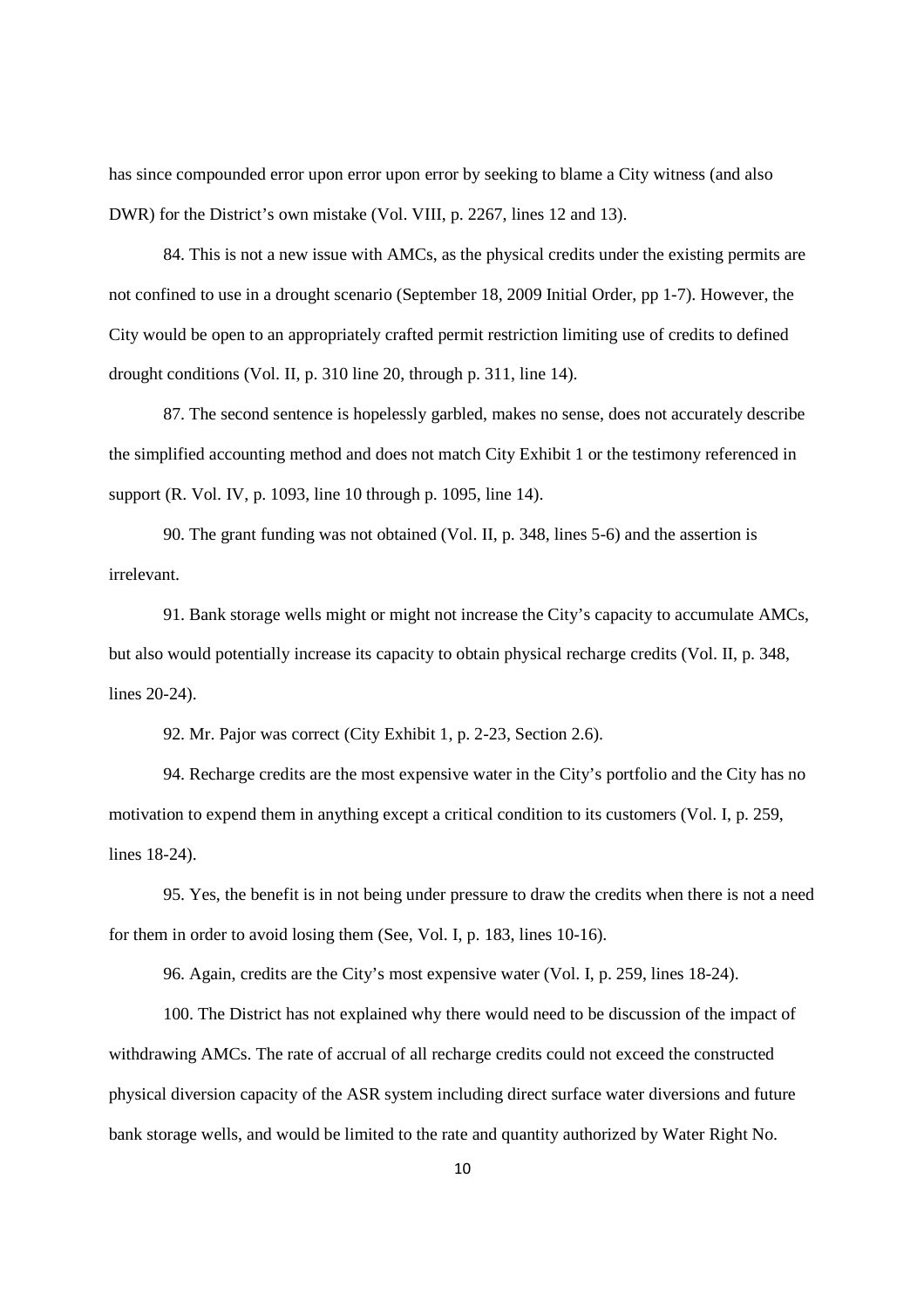46627 (Proposal, City Exhibit 1, p. 3-6, Section 3.4, proposed condition 2). All credits, including AMCs, would continue to be subject to the existing annual limits on withdrawal (Vol. VII, p. 1663, lines 3-6). AMCs simply allow the City to obtain the same credits it could obtain under its existing permits, but without pumping a hole in the aquifer to create capacity for physical recharge (Vol. V, p. 1288, line 12 through p. 1289, line 2). The Balleau Groundwater analysis does not distinguish between physical credits and AMCs (District Exhibit 68).

101. Mr. Pajor also addressed a simple hypothetical during his testimony. Using an analogy based on a bottle of water, Mr. Pajor noted that AMCs are functional equivalents of physical recharge and have the same effect on the aquifer, in much the same way that a bottle full of water that has not been touched is just as full as a bottle that has been drained and refilled (Vol.II, p. 301, line 13, through p. 302, line 8).

102. But the KWAA is about the dedication of the use of water, not preservation of aquifers in an unused condition (See, K.S.A. 82a-702).

104. Mainly, the aquifer has recovered due to the management practices of the City (See Vol. 1, p. 145, lines 15-25; Proposal, City Exhibit 1, p. 3-3, Figure 12; Vol. 1, p. 146, lines 1- 25; Proposal, City Exhibit 1, p. 3-4, Figure 13).

107. Indeed. As Mr. George Austin recognized in his testimony, if the chloride migration rate for 1998 was consistent with the annual average migration rate for the 1995-2005 time period in which 1998 was included, chloride migration resulting from drawing water levels down to 1998 levels for a period of twenty years would be about 264 feet per year, or a mile of chloride migration (Vol. XII, p. 3159, line 22 through p. 3160, line 6).

114. Unsupported by any citation to the record.

115. through 122. But the District did not have its modeling expert review Mr. Macey's work, and so, does not know if there was any substantive issue with the results of his modeling (Vol. X, p. 2638, line 12).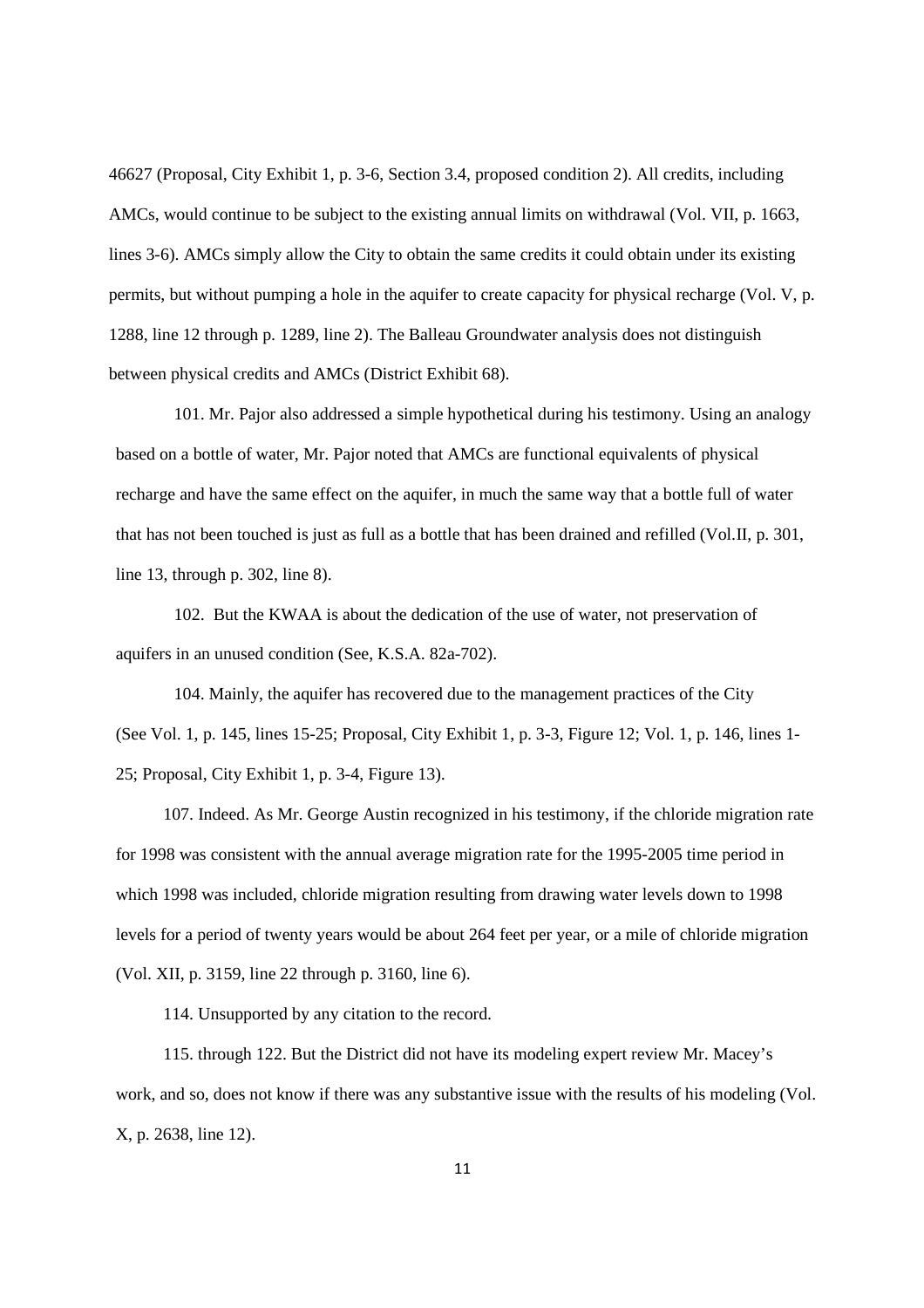120. and 121. The District has failed to explain how the"110%," identified as a typo (Vol. III, p. 635, lines 17-18) was of any material significance.

122. Mr. Macey's testimony appears to reflect that he did account for the E&S well field and Bentley reserve when the model indicated water would be available from those sources (Vol. III, p. 635, line 20, through p. 636, line 7).

123. and 124. These "errors" were also typos, corrected in the course of witness testimony (Vol. III, p. 715, lines 1-18; Vol. III, p. 740, lines 5-24). The District has failed to explain how these typos are of any material significance.

125. through 131. Balleau Groundwater essentially ran the same model Burns and McDonnell did, but with the addition of information on the depth of individual wells in each grid square (Vol. X, p. 2583, line 3, through p. 2585, line 25). Balleau Groundwater reported that differences between their model simulations and the City's were not enough to affect their overall conclusions (District Exhibit 68, p. 2 of 16, lines 54-58).

132. The City is unaware of any MODLFOW model. This reference seems to be some sort of error on the part of the District.

132. through 134. If the District meant to refer to the MODFLOW model, it is noteworthy that Balleau Groundwater also ran the MODFLOW model using the 1998 water levels as starting levels (Vol. IX, p. 2497, line 22 through p. 2498, line 4). The reason that the modelers are all using the 1998 starting levels is they cannot assume AMCs will be approved, and so assumed existing permit conditions, using water levels reduced to 1998 levels to allow accumulation of credits by physical recharge (See, Proposal, p. 2-11, Section 2.4.2). Use of the 1998 levels is based on comparison of plant capacity and historical water levels by which the City determined which historical water levels would best accommodate 30 MGD of recharge (Proposal, City Exhibit 1, p. 2- 11, Section 2.4.2; Vol. I, p. 159, lines 14-20). That has been explained in the Proposal from the start (Proposal, City Exhibit 1, p. 2-11, Section 2.4.2).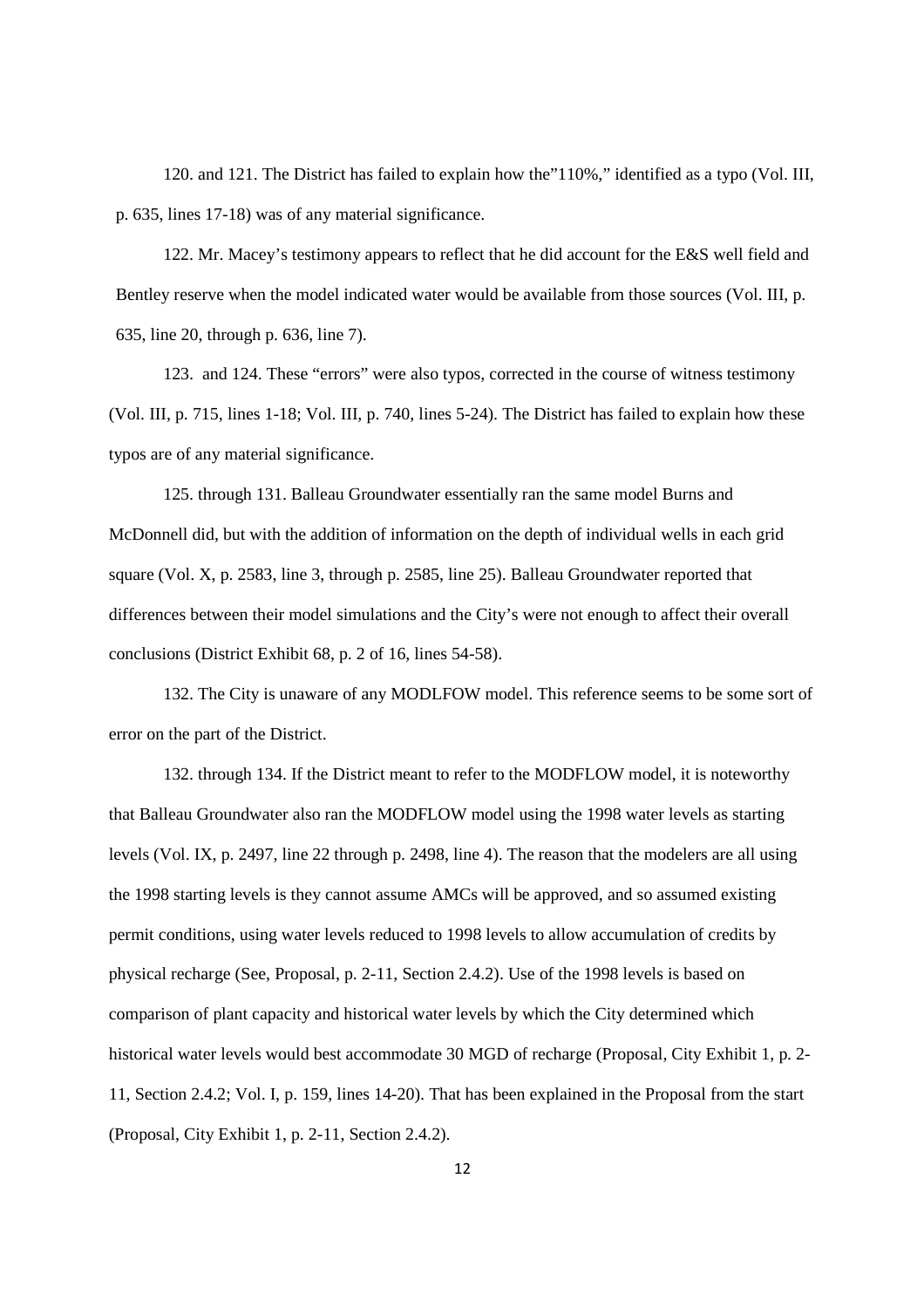134. The City has no opportunity to respond with that modeling, because the District has forced the whole analysis into a formal litigation process, and the expert witness deadlines are past (February 15, 2019 Order Extending Deadline for Expert Reports). Likewise, because of the District's attack on intra-agency communications about the hearing, Mr. Letourneau has no access to DWR staff modelers (Vol. VIII, p. 1978, lines 6-10).

135. through 139. This is more of the inexplicable fixation with the 120,000 AF cap. The cap cannot be harmful to anyone, because there is no cap under the existing permits (Vol. 1, p. 158, lines 18-22). However, the City is willing to proceed with no cap if that is deemed preferable. In paragraph 137, the 50,000 AF should be 60,000 AF (Vol. I, p. 195, lines 21-23, and p. 222, lines 22-23).

140. through 144. Fortunately, the District's issues have been addressed by supplemental evidence in addition to the Proposal. Because adverse MDS impacts would be infrequent, DWR rationally considered that most of the time, the impact of the Proposal will be favorable (Vol. VII, p. 1675, line 20 through p. 1676, line 2). Also, DWR does not protect Minimum Desirable Streamflow by denying applications, but approves applications with conditions relating to Minimum Desirable Streamflow, and administers as necessary to protect Minimum Desirable Streamflow as though it were an appropriation right if flows at the gage go below for a given number of days (Vol. VII, p. 1681, line 22 through p. 1682, line 8).

AMCs cannot cause any harms, as they simply allow the City to obtain the same credits it could obtain under its existing permits, but without pumping a hole in the aquifer to create capacity for physical recharge (Vol. V, p. 1288, line 12 through p. 1289, line 2). All of the harms assessed in the Balleau Groundwater modeling were based on modeling pumping down to the proposed lower levels, and did not differentiate AMCs from physical recharge credits (District's Exhibit 68). Although the District's counsel attempted to phrase questions to attribute harms to AMCs, Mr. Romero testified that irrespective of the nature of the credit, the effects would be the same (Vol. X, p. 2561, lines 13-18).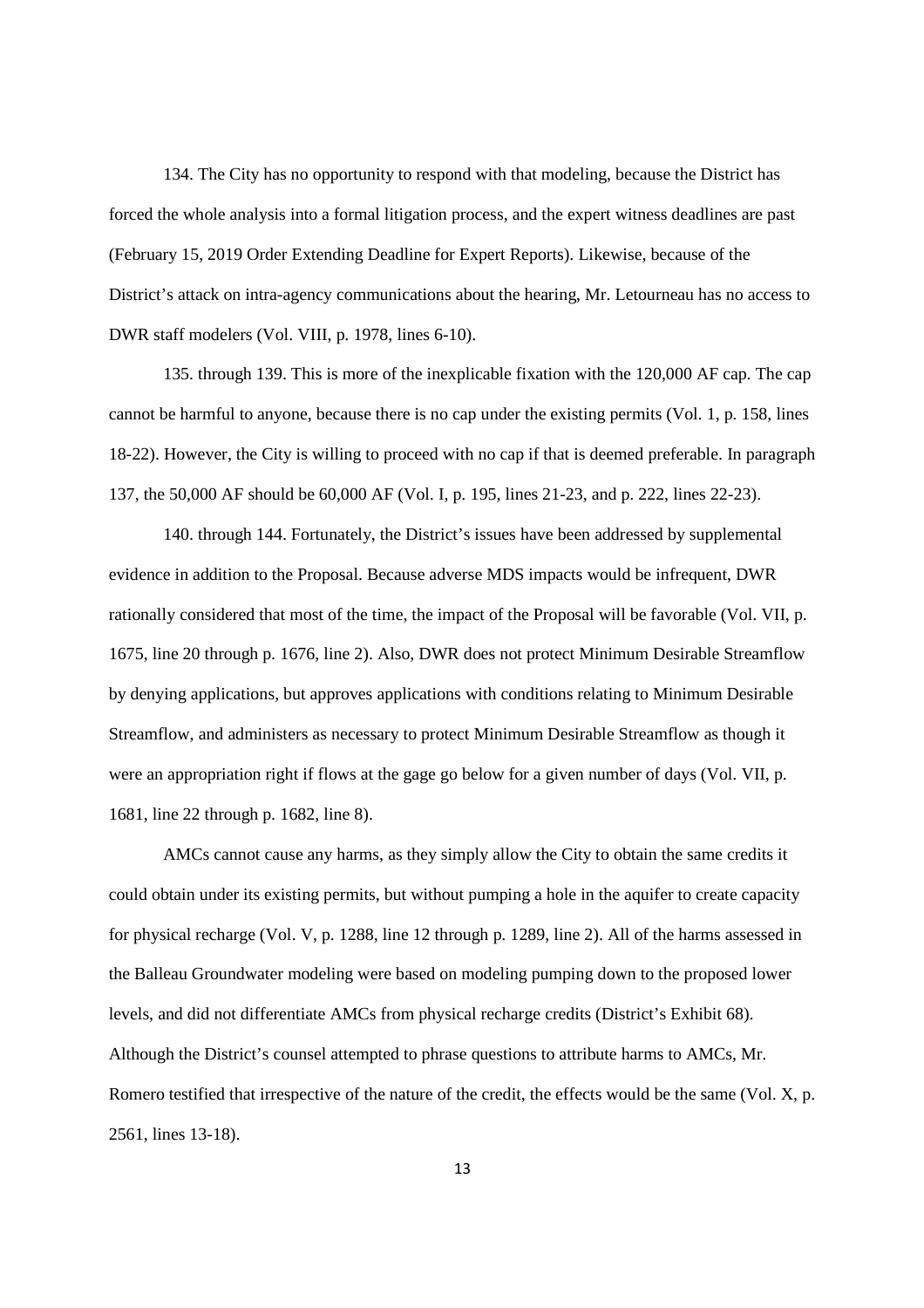144. Mr. Henry's testimony addressed impacts of "short duration uses" as the District's proposed finding reflects. Mr. George Austin recognized in his testimony that if the aquifer were pumped back down to pre-1992 water levels, and hence, to higher rates of chloride migration, but remained there for a period of only a year or two, one could expect perhaps a few hundred feet of chloride migration as a result (Vol. XII, p. 3158, lines 1-14). By contrast, Mr. Austin also recognized that if the chloride migration rate for 1998 was consistent with the annual average migration rate for the 1995-2005 time period in which 1998 was included, chloride migration resulting from drawing water levels down to 1998 levels for a period of twenty years would be about 264 feet per year, or a mile of chloride migration (Vol. XII, p. 3159, line 22 through p. 3160, line 6).

145. through 148. Reanalysis by DWR modelers is precluded by Mr. Letourneau having no access to communicate with them (Vol. VIII, p. 1978, lines 6-10). In any event, it is not necessary because of the Balleau Groundwater modeling. This modeling was very conservative in that Balleau modeled the City pumping its full 40,000 AF rights for all eight years of the modeled period (Vol. IX, p. 2496, lines 13-16), plus 94,400 AF of credits (Vol. IX, p. 2504, line 19), or 414,000 AF altogether. Their simulation was not designed to show impacts of the City's projected drought response, but to evaluate the impacts of pumping all the way to the proposed new lower index levels (District Exhibit 68, p. 4 of 16, lines 98-100 and 106-107).

Even so, Balleau Groundwater's assessment of individual well impacts with all that pumping was that an additional six wells would be impacted by pumping down to the new lower levels (District Exhibit 68, p. 12 of 16, lines 353-354). All six are domestic wells (Exhibit 68, Figure 7). It appears that at five of the six (all except the well in index cell 20) are within 660 feet of City wells (Exhibit 68, Figure 7), and so would be protected by proposed permit conditions, leaving in question only a single well.

Well.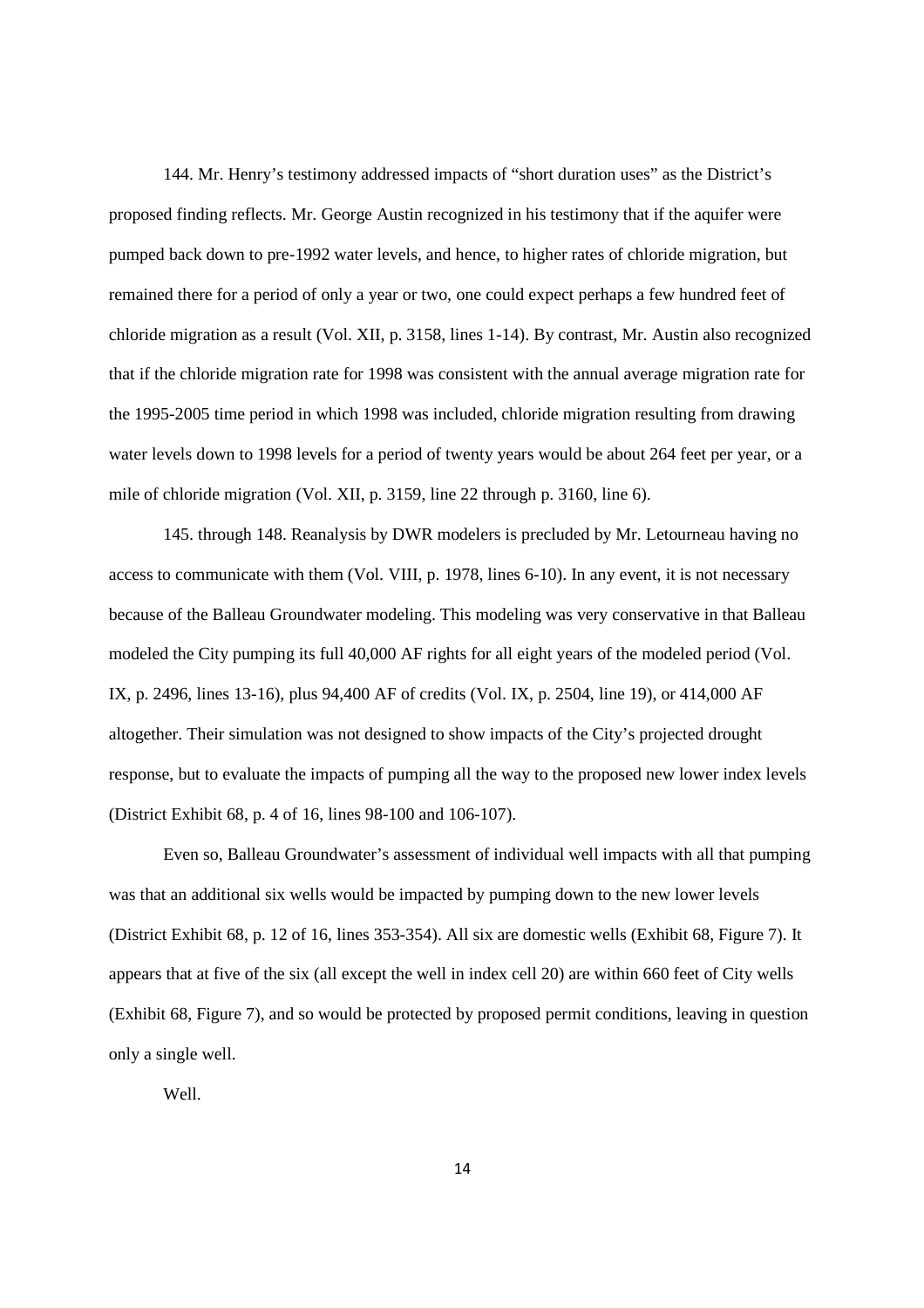That does not seem so bad. There is no indication who owns that well, but it probably is not the District, as it has not asserted any water rights of its own in this case. There is no indication that the well, which is a domestic well, fully penetrates the aquifer for purposes on K.A.R. 5-4-1. The issues concerning it probably could be addressed by extending to that well the same protection as the wells within 660 feet of ASR wells.

149. through 155. The foregoing discussion has addressed the modeling done by Balleau Groundwater, and given what that modeling actually shows in terms of the limited effects of pumping all the way to the lower levels, the District's continuing criticisms of the City's modeling and DWR's evaluation of the City's modeling is irrelevant. In paragraph 153, Mr. Romero's reference to "a new diversion of water" is only his characterization. The City is not precluded from pumping below the 1993 index levels with its native rights levels (Vol. III, p. 539, lines 13-15).

156. and 157. These paragraphs amount to Tim Boese opining to some of the District's arguments.

158. through 161. Neither Mr. Romero nor Mr. Boese considered how the limited duration and infrequent occurrence of the impacts modeled by the Balleau pumping scenario would cause them to compare with the impacts of keeping the aquifer at 1998 levels for a long period of years. Mr. Austin acknowledged in his testimony that the impact of the latter scenario could be worse (Vol. XII, p. 3158, lines 1-14; Vol. XII, p. 3159, line 22 through p. 3160, line 6).

162. No. Mr. Letourneau did not testify that it was the District's function to determine if the Proposal resulted in a regional lowering of the water table, but simply recognized that in cases where there is impairment due to a general, regional lowering of the water table, and the area subject to the complaint is in a groundwater management district, the district is to make recommendations on satisfaction of senior rights (Vol. VII, p. 1925, lines 11-25). K.A.R. 5-4-1a, on its face, belies the District's claim. First, K.A.R. 5-4-1a(a) shows that this regulation only applies to complaints of existing impairment (non-existent as to the Proposal). Second, it provides that when a complaint is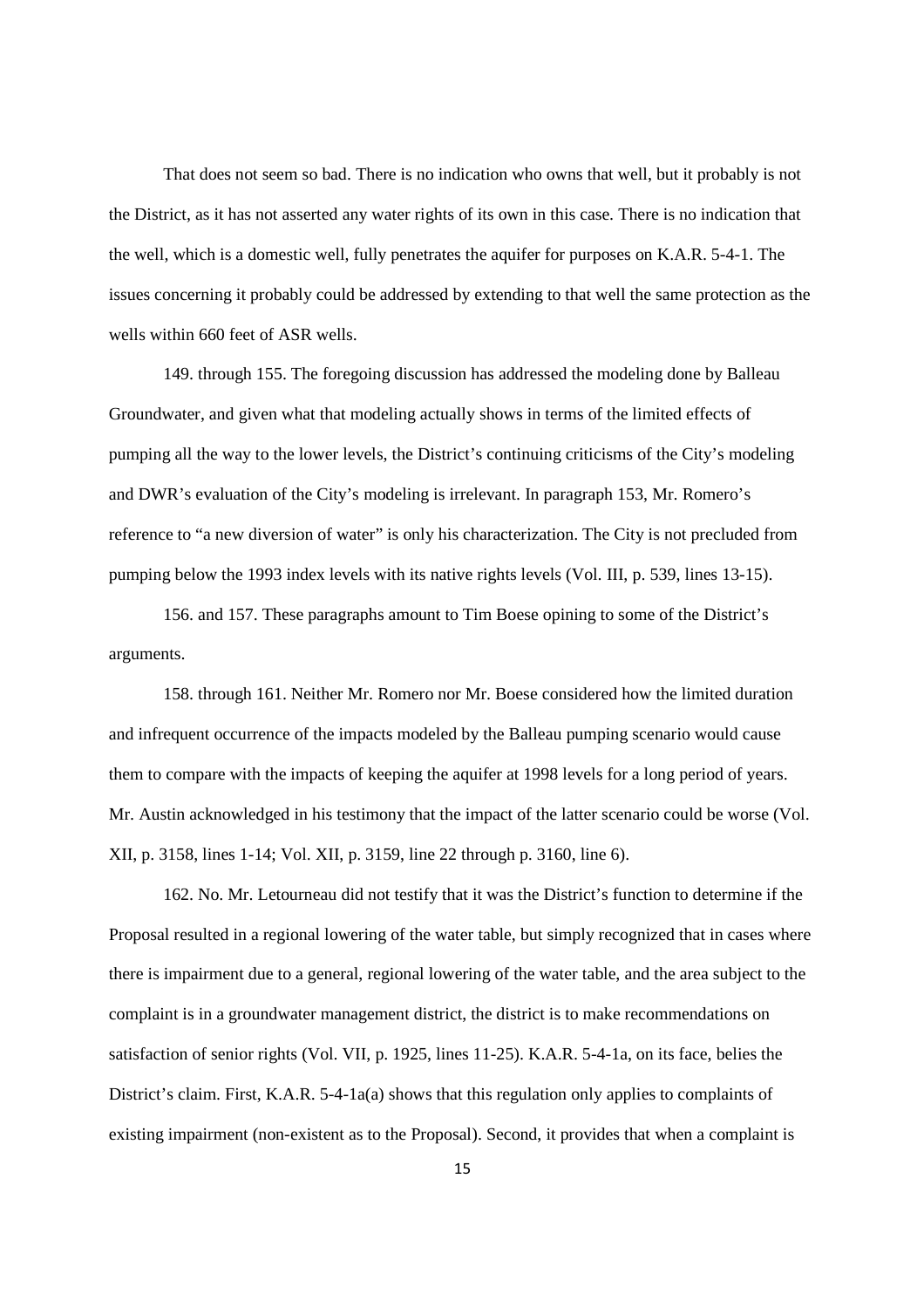submitted, the procedure specified in K.A.R. 5-4-1 must be followed until it is determined that the impairment is caused substantially by a regional lowering of the water table. That determination would be made pursuant to K.A.R. 5-4-1 by the chief engineer. Only then would the case potentially come to the groundwater management district under K.A.R. 5-5-1a(b)(1) for a recommendation. This is another substantial error by the District.

166. Equating loss of a well's water column with "impairment" is another error by the District, as any such determination would need to be made consistent with K.S.A. 82a-711 and K.A.R. 5-4-1. The portion of the paragraph speculating that the number of impacted wells may be higher is simply unfounded speculation.

167. As it relates to additional wells impacted by the change to the proposed lower levels, Mr. Romero demonstrated that one such well greater than 660 feet from a City pumping well can be impacted by City pumping (District Exhibit 68, Figure 7).

168. We will only ever know for certain if the domestic well cannot be extended at such time (if ever) as the well is someday impacted and the owner submits a complaint pursuant to K.A.R. 5.4- 1 to determine the issue of impairment.

169. This paragraph is highly inaccurate. In the cited testimony, Dr. Akhbari does not agree with, or even address, Mr. Romero's conclusions about anything (Vol. II, p. 383, line 10, through p. 389, line 25). His attacks on the MODFLOW model are effectively attacks on Mr. Romero's work, because Balleau Groundwater used that same model (Vol. IX, p. 2582, line 15, through p. 2586, line 13). Mr. Romero, who was the later witness, did not concur with Dr. Akhbari at all (Vol. IX, p. 2584, line 12, through p. 2586, line 13; p. 2587, line 8, through 2588, line 17).

170. and 171. As noted in the preceding paragraph and the testimony cited therein, Mr. Romero, who actually did modeling work for this case, and used the same model used by Burns & McDonnell, substantially disagreed with Dr. Ahkbari's analysis and conclusions concerning the model.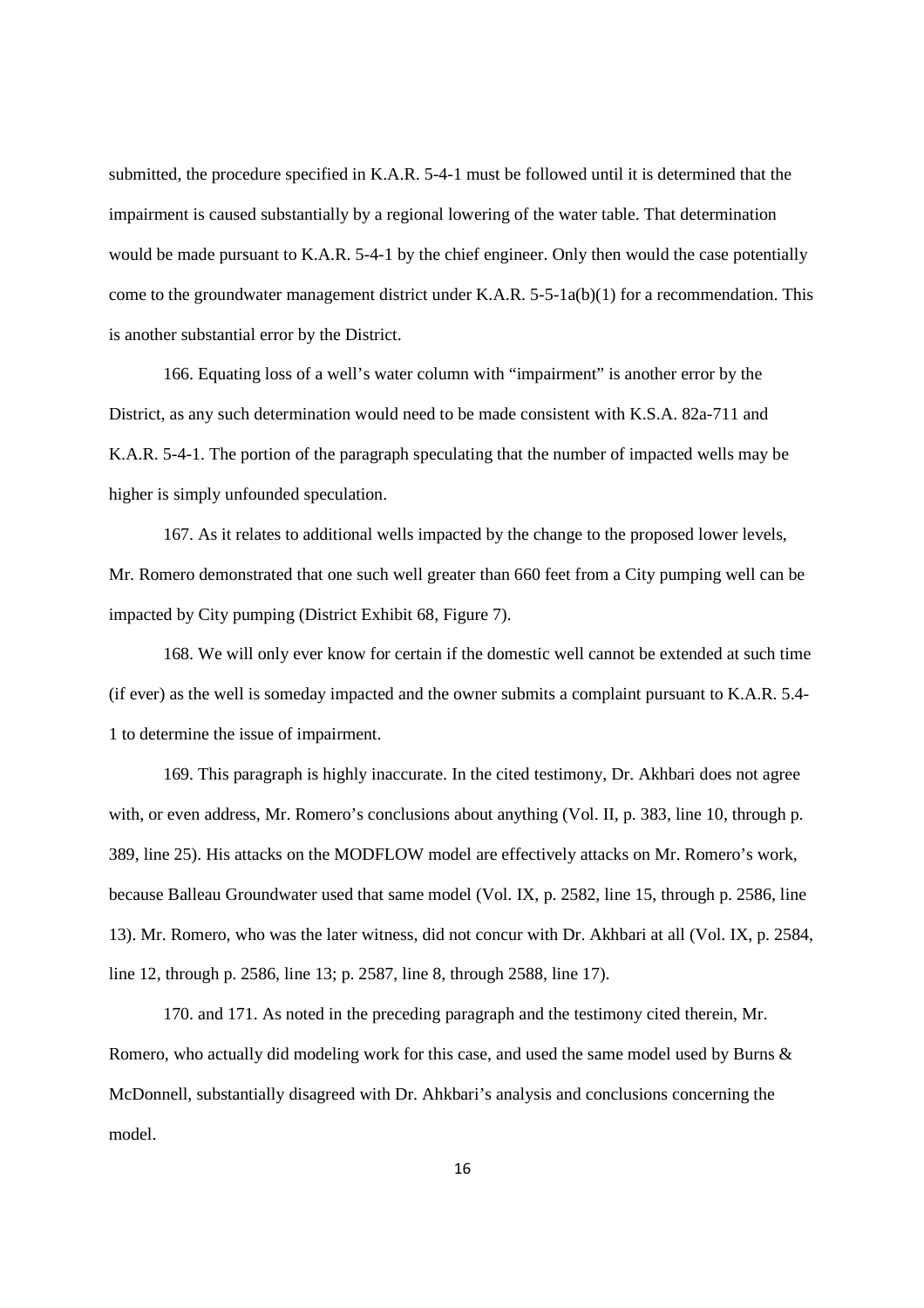173. No citation to any supporting evidence.

174. to 184. References in these paragraphs to the District granting waivers are mistaken. The District is not the authority that grants spacing waivers, as that is within the purview of the chief engineer (Vol. VII, p. 1840, line 15, through p. 1842, line 2). Normal spacing requirements for domestic wells are 660 feet (Vol. II p. 321, lines 15-19; VII, p. 1926, lines 9-11). Accordingly, the proposed permit conditions would protect domestic well owners, including the well owners who signed spacing waivers, from issues with quality or quantity of water, such that DWR believes any vestigial spacing concern (if such exists) should be waived (Vol. VII, p.1842, line 3, through p. 1843, line 4). Notably, none of the well owners shown on the old letters requesting spacing waivers (District Exhibit 57) have raised any complaint about the waivers. The District was not one of the well owners (District Exhibit 57) and has no standing (and no rational basis) to raise the issue where the well owners have not.

185. through 194. The use of "eluded" in place of "alluded" in paragraph 185 is another error by the District. Recharge credits are not subject to safe yield analysis, and if AMCs are allowed as recharge credits, they will not be subject to safe yield analysis (Vol. VI, p. 1500, lines 8-12; p. 1510, lines 19-25). AMCs simply allow the City to obtain the same credits it could obtain under its existing permits, but without pumping a hole in the aquifer to create capacity for physical recharge (Vol. V, p. 1288, line 12 through p. 1289, line 2). An AMC cannot have any greater impact on safe yield than a physical recharge credit generated by withdrawing water and then replacing that water (Vol. VII, p. 1875, line 7 through p. 1876, line 1).

In Paragraph 192, the statement that Mr. Letourneau agreed with Mr. Boese's testimony on safe yield is incorrect and not supported by the referenced testimony. Note that Mr. Letourneau's referenced testimony, in Volume V of the Transcript, was occurring on the morning of 11 February 2020 (Vol. V, p. 1134, line 19), but Mr. Boese would not be called to testify until the morning of 3 March 2020 (Vol. VIII, p. 2001, lines 15-17). Hence, it is not surprising that Mr. Letourneau's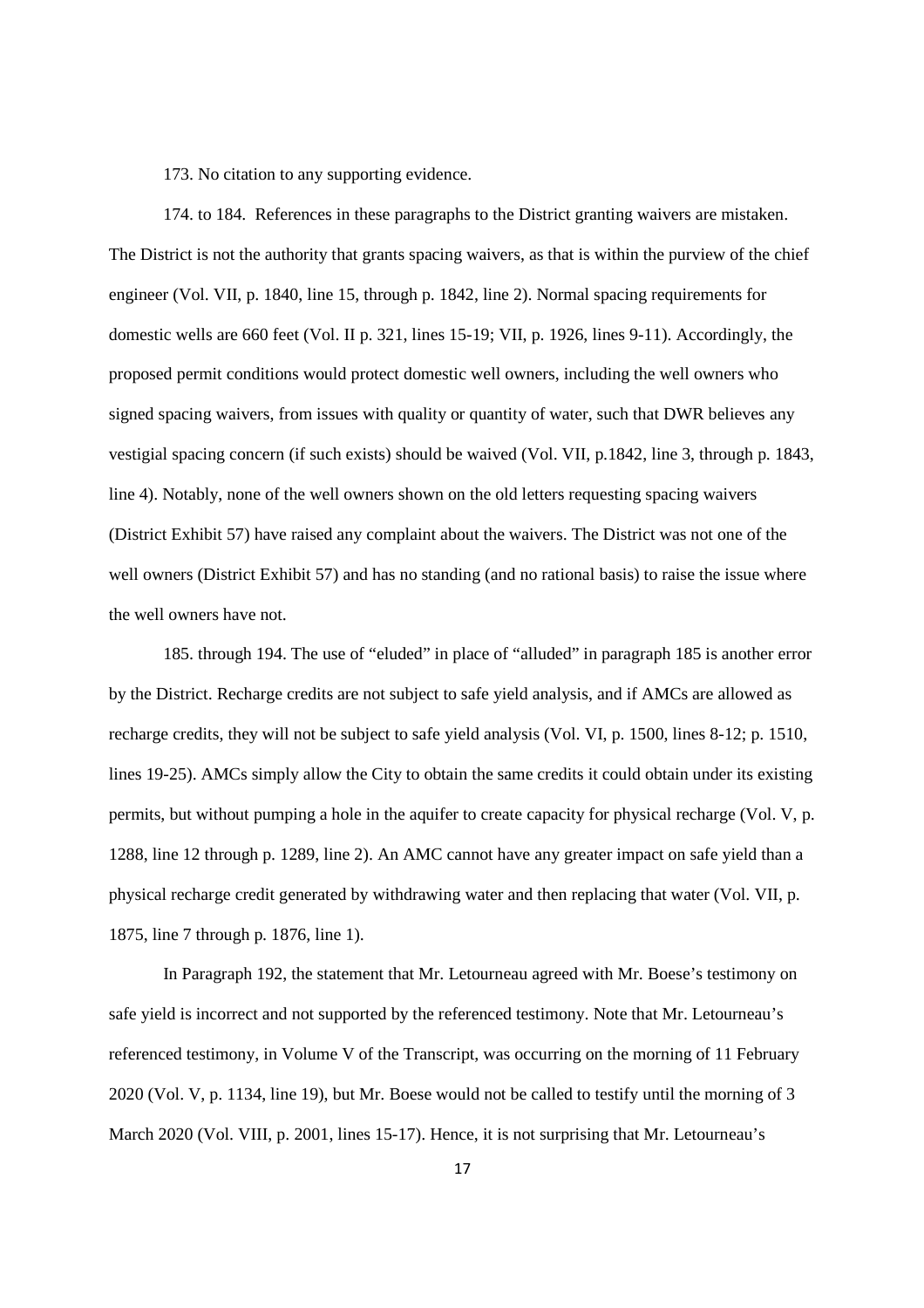referenced testimony does not actually mention Mr, Boese's testimony, or even Mr. Boese, at all (Vol. V., p. 1321, line 5 through P. 1323, line 6, and p. 1327, line 18, through p. 1328, line 10).

Similarly, but less obvious, with respect to the District's paragraph 194, Mr. Letourneau did not testify that it was the District's initial decision whether AMCs meet the safe yield requirements. If one begins on page 1511 of the Transcript and reads the testimony in context, Mr. Letourneau simply recognized that when an application is filed for water rights in the groundwater management district, the District makes a determination whether or not safe yield applies (Vol. VI, p. 1511, line 10, through p. 1512, line 5). He did not reference AMCs at all, and did not say that it was the District's initial decision whether AMCs meet safe yield requirements (Vol. VI, p. 1511, line 10, through p. 1512, line 5).

195. through 202. The issues relating to Minimum Desirable Streamflow have been adequately covered in the City's Proposed Findings and Conclusions, and in DWR's post-hearing brief. However, an additional point is warranted with respect to the District's paragraph 197. It may well be the case that modeled river depletion would have been greater based on the City pumping 120,000 AF in credits during the simulated drought. However, the point unrecognized in that contention is that Mr. Romero's own report and testimony reflects that, even by pumping every possible gallon, all the way to the proposed lower limits, the City could only recover an aggregate 94,400 AF in credits (Vol. IX, p. 2504, line 19; District Exhibit 68, p. 5, line 150, through p. 6, line 158). In other words, even though the District and Intervenors keep making the argument, it is impossible to pump 120,000 AF of credits under the modified permit conditions requested in the Proposal, because the proposed lower limits stop aggregate credit recovery at 94,400 AF (See Vol. IX, p. 2504, line 19; District Exhibit 68, p. 5, line 150, through p. 6, line 158). The District's persistence in arguing impacts of 120,000 AF of credit withdrawals when its own expert has shown such would not be possible reflects that the District is uninterested in objective or scientific analysis.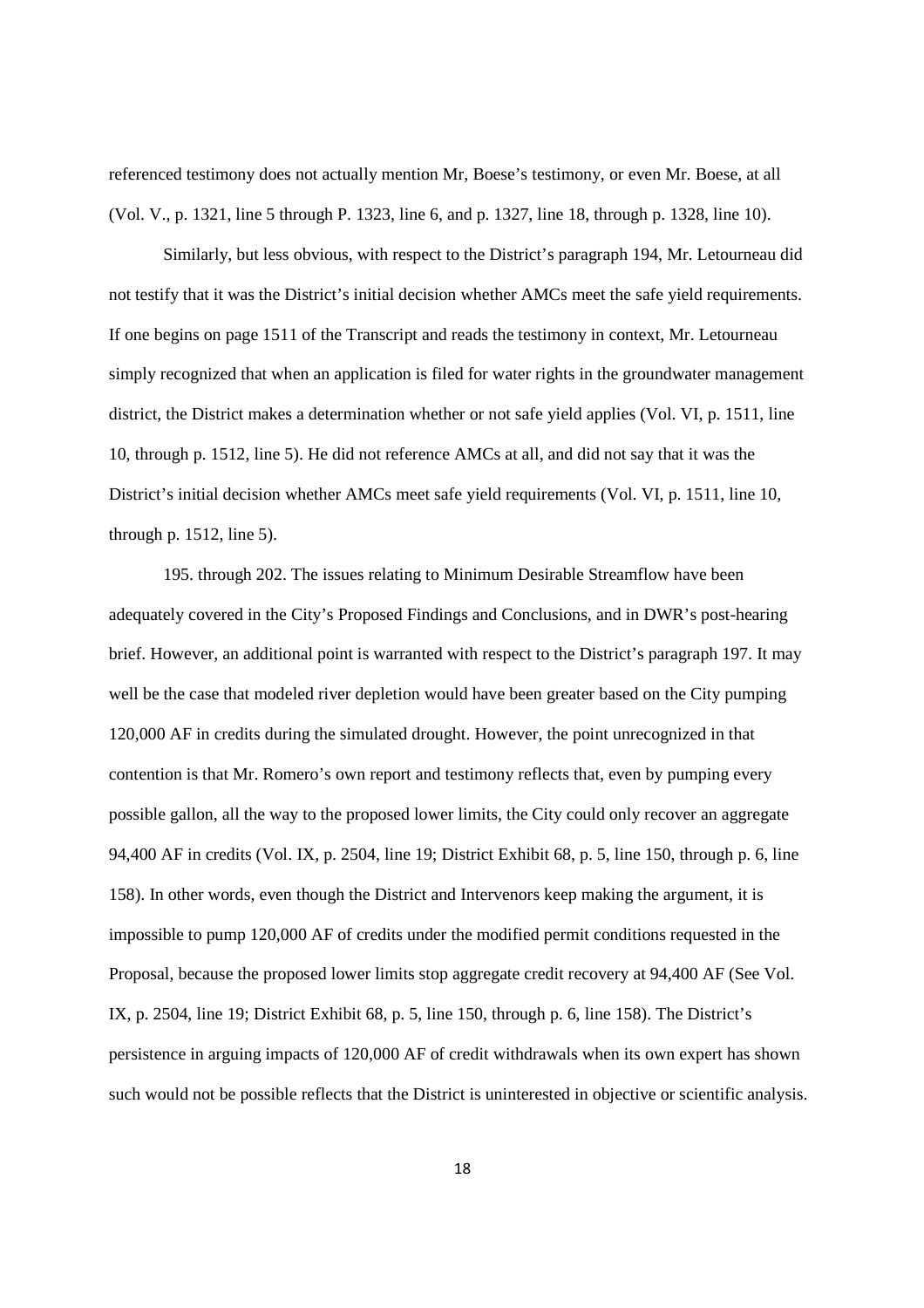203. through 211. The District's complaints about DWR's lack of modeling are academic, given the City's modeling and the results of the further modeling performed by Balleau Groundwater. Although the District complains about DWR not conducting additional review (District's proposed finding ¶ 210), the District does not explain what still needs to be done given the additional modeling work performed by Balleau Groundwater (District's proposed finding ¶210). Notably, Mr. Letourneau's testimony concluded on 3 March 2020 (Vol. VIII, p. 2001, line 3). Mr. Romero was not called to testify until the next day (Vol. IX, p. 2424, lines 2-4). During all of Mr. Latourneau's testimony, counsel never asked if Mr. Latourneau had a copy of Mr. Romero's report, or had read that report, or whether any of the content of the Balleau Groundwater modeling and report might alleviate any of Mr. Letourneau's concerns (Vol. V, p. 1230, line 7, through Vol. VIII, p. 2001, line 3). The District also did not recall Mr. Latourneau as part of its case-in-chief after Mr. Romero testified, to determine if the testimony concerning Balleau Groundwater's modeling work addressed any of Mr. Latourneau's previously-expressed concerns (Vol. X, p. 2696, line 8, through Vol. XI, p. 3068, line 12). Instead, the District keeps pressing for unspecified additional review (District's proposed finding ¶ 210), even though Mr. Letourneau has disclosed that he has no access to DWR modelers (Vol. VIII, p. 1978, lines 6-10).

211. The notion of having to have a "corrected Proposal" also does not make sense as a precondition of evaluating the Proposal, because the corrections have been noted in the testimony of witnesses (Vol. III, p. 715, lines 1-18; Vol. III, p. 740, lines 5-24). If, as a house keeping matter, DWR wants to require corrected pages as part of any final action, that is more formal than substantive and should not prevent determination of the issues, given that the corrected information is already of record.

212 through 239. The District first sprung this issue of "practical saturated thickness" at hearing, during the cross-examination of Daniel Clement (Vol. IV, p. 985, lines 2-3), after all deadlines for experts and expert reports had passed (February 15, 2019 Order Extending Deadline for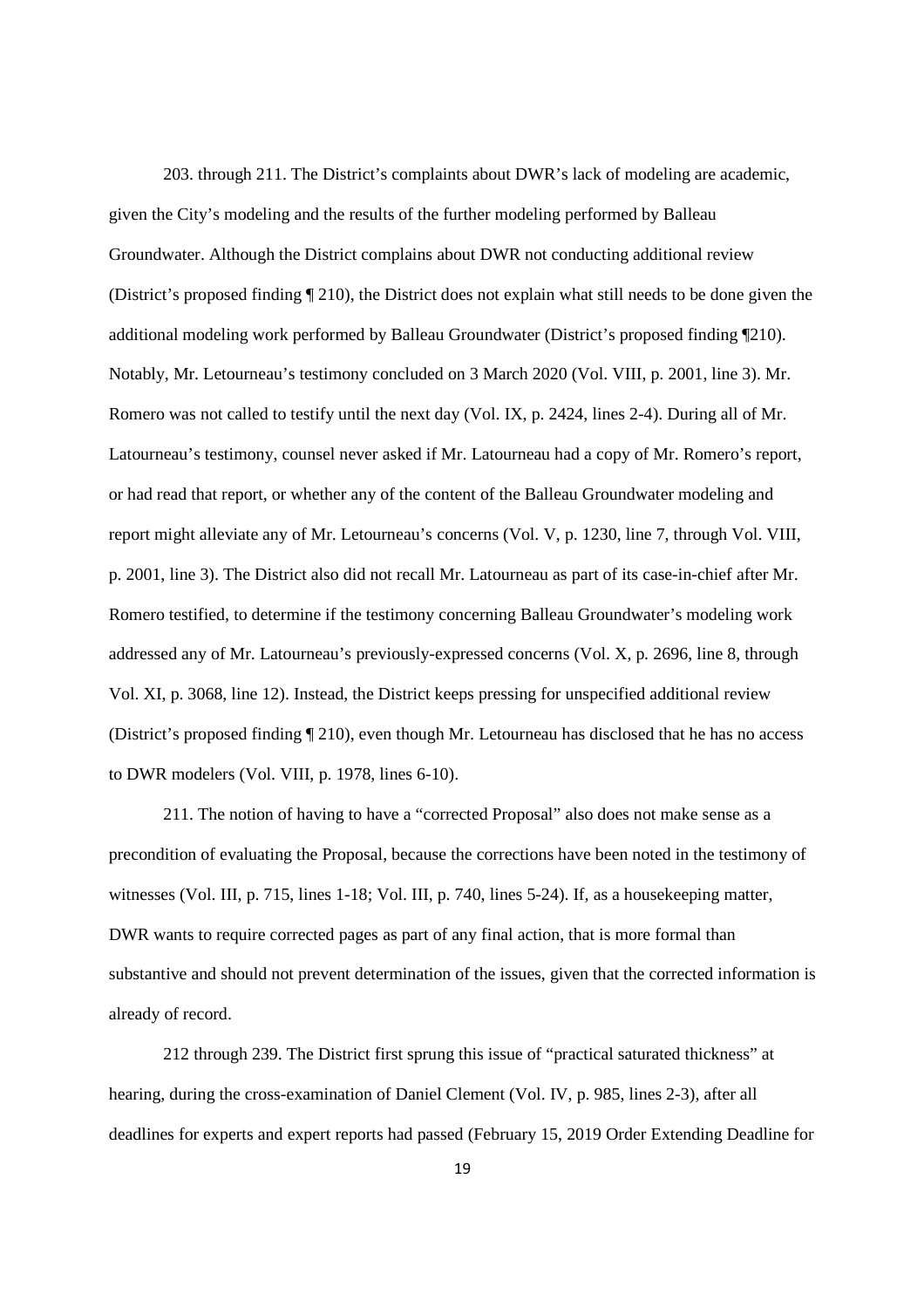Expert Reports). As a consequence, neither the City nor DWR had any opportunity to direct discovery requests to the issue or obtain an expert assessment of lithographic conditions at individual well sites.

However, the balance of the evidence of record still shows that this issue should not preclude approval of the City's Proposal. First, the Balleau Groundwater modeling shows that the result of pumping all the way down to the proposed lower limits could impact the water columns of six additional wells (i.e., six wells beyond those that would be impacted by the City's exercise of its native rights)(District Exhibit 68, p. 12 of 16, lines 353-354). All six are domestic wells (Exhibit 68, Figure 7). The record does not reflect whether any of these wells fully penetrate the aquifer, but we know that they are domestic wells (Exhibit 68, Figure 7). We also know they are in index cells 10, 16, 20, 27 and 28 (District Exhibit 68, Figure 7). Remaining saturated thickness in those index cells at the proposed lower levels would be 76%, 72%, 83%, 83% and 78%, respectively (City Exhibit 1, p. 2-25, Table 2-11). The remaining aquifer saturated thickness in feet for each index cell is 165, 131, 197, 197 and 148, respectively (City Exhibit 1, p. 2-25, Table 2-11). Mr. Clement was of the view that the data developed on remaining saturated thickness would enable the lowering of wells that may be impacted (Vol. IV, pp. 1000-1002).

It is possible that lithography could limit the extension of a well, and also theoretically possible that lithography could render impossible the relocation of the well anywhere on the owner's land, but there is no information in the record to indicate that this is true as to any of the six impacted domestic wells, and the USGS model does include lithologic data from which the bedrock elevations are interpolated (Vol. III, P. 784, lines 16-20). Moreover, the District is resting its conclusion of "impairment" entirely on Mr. Romero's testimony that losing their water columns constitutes "impairment" of these wells (District's proposed finding ¶ 166). Pursuant to K.S.A. 82a-711 and K.A.R. 5-4-1, Mr. Romero's ostensible conclusion is legally incorrect. Further, Mr. Romero acknowledged that the conclusion was based on counsel's characterization of wells losing their water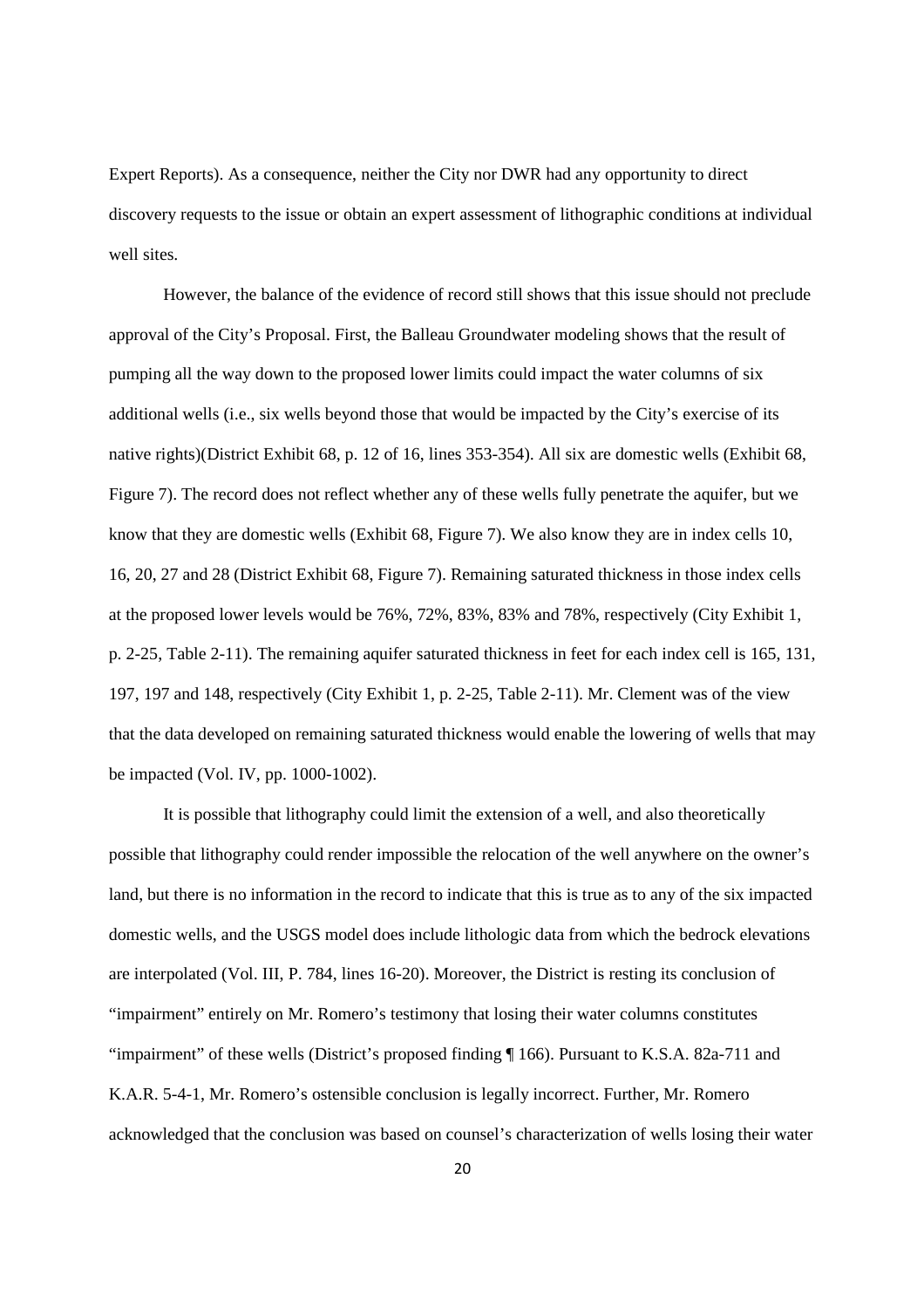column as being an "impairment," and that if "impairment" was not defined as wells losing their water column, he could not say these wells are "impaired" (Vol. X, p. 2604, line 21, through p. 2606, line 22).

As with all the other impacts modeled by Balleau Groundwater, the projected impacts on the six domestic wells are not impacts of the AMCs, but of pumping the aquifer all the way to the new lower limits (District Exhibit 68, p. 4 of 16, lines 98-100 and 106-107). As the District has acknowledged, if credits are not taken while water levels are below the 1993 index levels, no impairment is expected (Phase II MOU, subparagraph A.6.).

247. through 251. Basing the credit retention on 1998 levels was an intentional feature of the simplified method, to avoid a penalty in the form of the higher leakage that occurs when the aquifer is kept full (Vol. V, p. 1186, line 15, through p. 1187, line 11; p. 1205, line 19 through p. 1206, line 5).

252. The testimony referred to showed one (1) error, not "numerous errors," that related to percentage of losses, so once again, the error here is in the District's statement (District's proposed finding ¶ 252, identifying one error, on p. 4-2 of the Proposal). Indeed, as of this point, only 53 pages into in the District's Proposed Findings and Conclusions, the District has made at least 32 substantive errors, including several of considerable magnitude, plus the two typographical errors with "MODLFOW" and "eluded." As the District only managed to find one substantive error and four typographical errors in the 55 pages comprising the narrative of the City's Proposal (City Exhibit 1, cover page through p. 4-8), the District's demonstrated error rate is exponentially greater than the City's.

255. The "expressing shaky confidence" characterization is injected by the District, and not anything to which the witness testified (Vol. V, p. 1191, line 25, through p. 1192, line 7).

21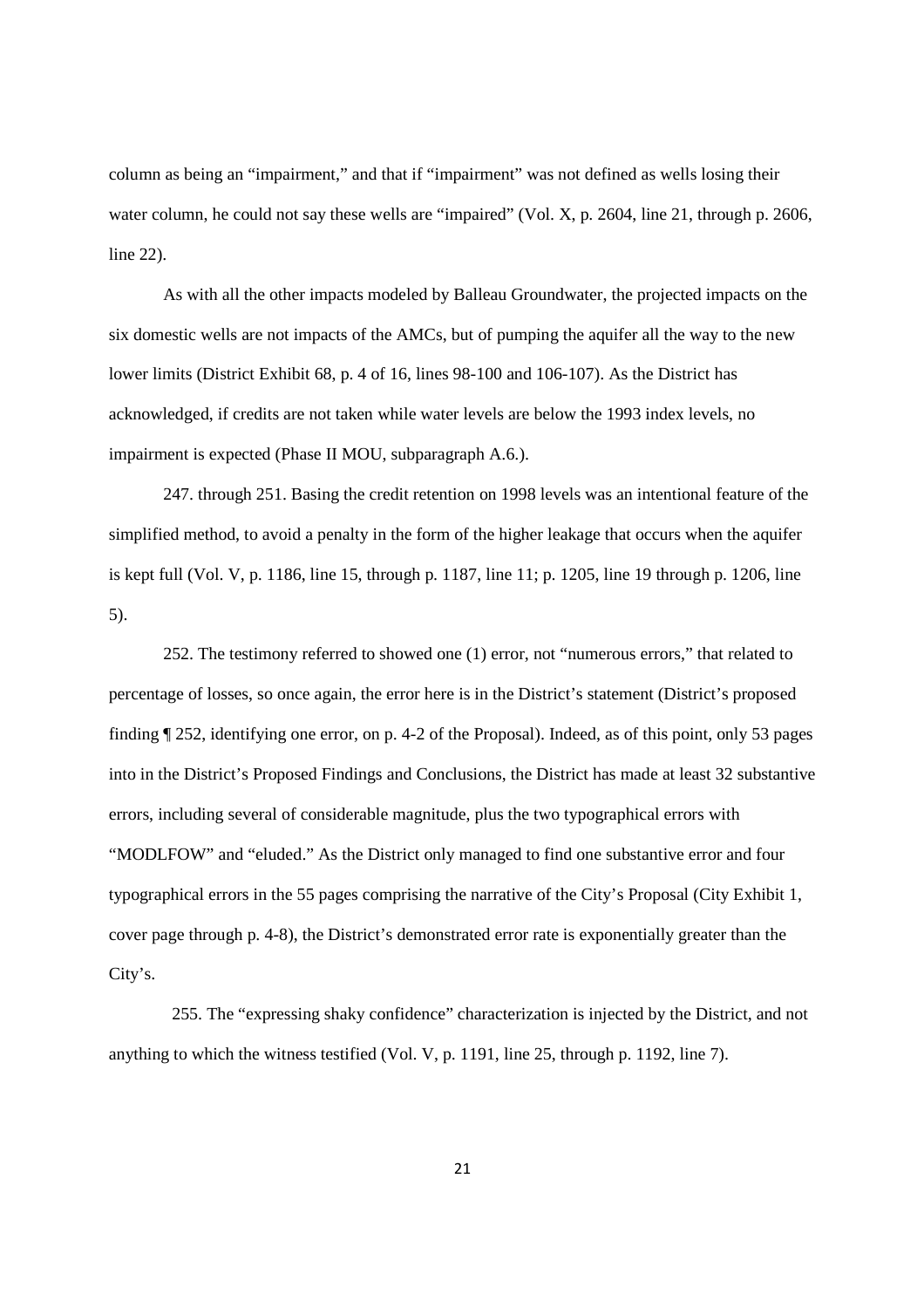262. Three landowners testified as part of the Intervenors' case in chief (Vol. XII, p. 3213, line 13, through Vol XIII, p. 3462, line 17). This case is about proposed modifications to the City's Phase II permits (Vol. I, p. 10, lines 16-19).

263. and 264. The referenced testimony is from Mr. Carp, so the references to "these landowners" represents another error by the District.

270. In the referenced testimony, Mr. Pope did not say that "the City's Proposal constituted an unauthorized taking," but he opined that use of AMCs would be "taking water, then, that the water right holders were entitled to pump" (Vol. X, 2727, lines 2-4).

271. through 313. These paragraphs reflect that a great deal of the time and testimony during the hearing was focused on witnesses testifying to the various legal arguments of the various parties. In *Glassman v. Costello*, 267 Kan. 509, 986 P.2d 1050 (1999), the Kansas Supreme Court stated, in most relevant part: "While witnesses may be permitted, in a proper case, to give an opinion on the ultimate *fact* involved in the case, there is a strong consensus among jurisdictions, amounting to a general rule, that witnesses may not give an opinion on a question of domestic law or on matters which involve questions of law." *Glassman v. Costello*, 267 Kan. 509, 528 (citing, 31A Am.Jur.2d, Expert and Opinion Evidence, § 136, pp. 143-144).

When the rule is disregarded, it does not follow that the resulting testimony establishes the meaning or effect of any statute to which it is directed. The courts do not defer to the expertise of agency staff as to interpretations of statutes. *Kansas Department of Revenue v. Powell*, 290 Kan. 564, 567, 232 P.3d 856 (2010).

The courts do still afford substantial deference to an agency's interpretation of its own regulations, unless the interpretation is clearly erroneous or inconsistent with the regulation. *State ex rel. Bremby v. Lindemuth*, 47 Ka. App. 2d 386, 388, 281 P. 3d 534 (2011). However, this relates to the agency's current interpretations of its own regulations, and not to past interpretations of former agency staff. The doctrine of *stare decisis* is inapplicable to decisions of administrative tribunals in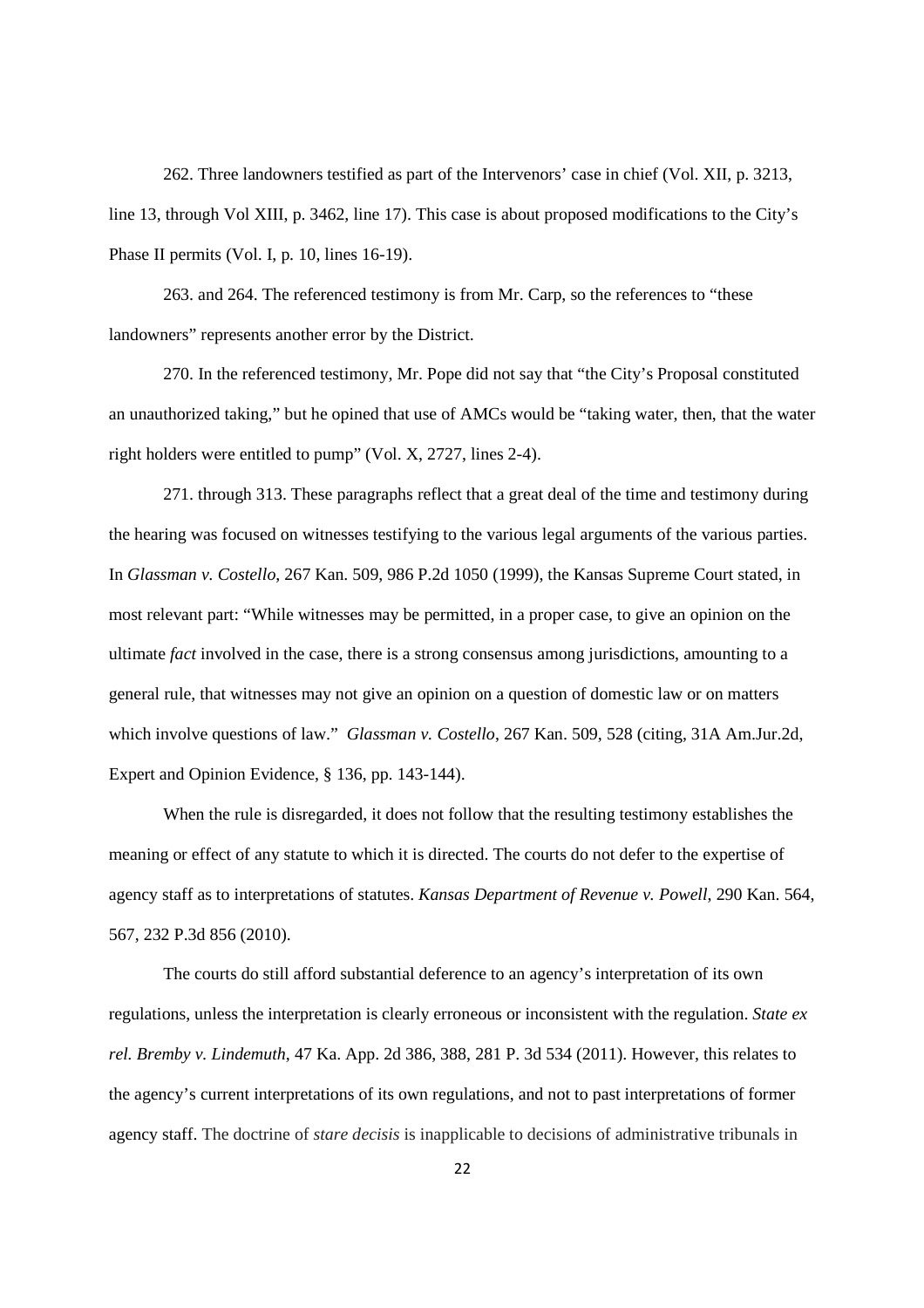Kansas. There is simply no rule that an administrative agency cannot refuse to follow a ruling of its predecessor in a different case. *In re. Gentsler Eye Center & Clinic//Gentsler Medical Care Facility*, 40 Kan. App. 2d 411, 419, 192 P.3d 666 (2008).

Consequently, the notion that that Mr. Boese and Mr. Pope are somehow or another "the supreme authority on the interpretation of the relevant statutes and regulations" as the District suggests in it proposed finding paragraph 294, is misplaced. Also, it is important to remember that Mr. Boese, when asked to support his opinion on takings with actual legal authority, was unable to do so, and was unable to even identify the elements of a compensable taking, and also evaded the question as to whether he could identify any legal rule against takings (Vol. IX, p. 2413, line 18, through 2417, line 14). Despite the District's attempts to cast Mr. Boese as an expert, it is clear that he lacked qualifications and basic knowledge to support some of the opinions in his expert report. Mr. Pope, for his part, treated the basis for AMCs as conceptually no different from situations where other water users have sought a credit for not pumping one source due to use of another (Vol. X, p. 2720, lines 11-18). In so doing, he missed the relevance of the distinction that the "other source" involved for AMCs is the very same source the City would use for physical recharge if space in the aquifer were available.

Paragraphs 314. through 320. This purpose of this hearing is not to evaluate the District's suggestions as to how it thinks the City's drought planning should be redirected. Also, none of the alternatives proposed by the District address the associated concern of pairing ASR with a purpose that economically justifies its operation and maintenance. All of these suggested alternatives are distractions from the issues in the case and are not relevant to the points that have been identified for determination.

323. The City would be open to an appropriately crafted permit restriction limiting use of credits to defined drought conditions (Vol. II, p. 310 line 20, through p. 311, line 14).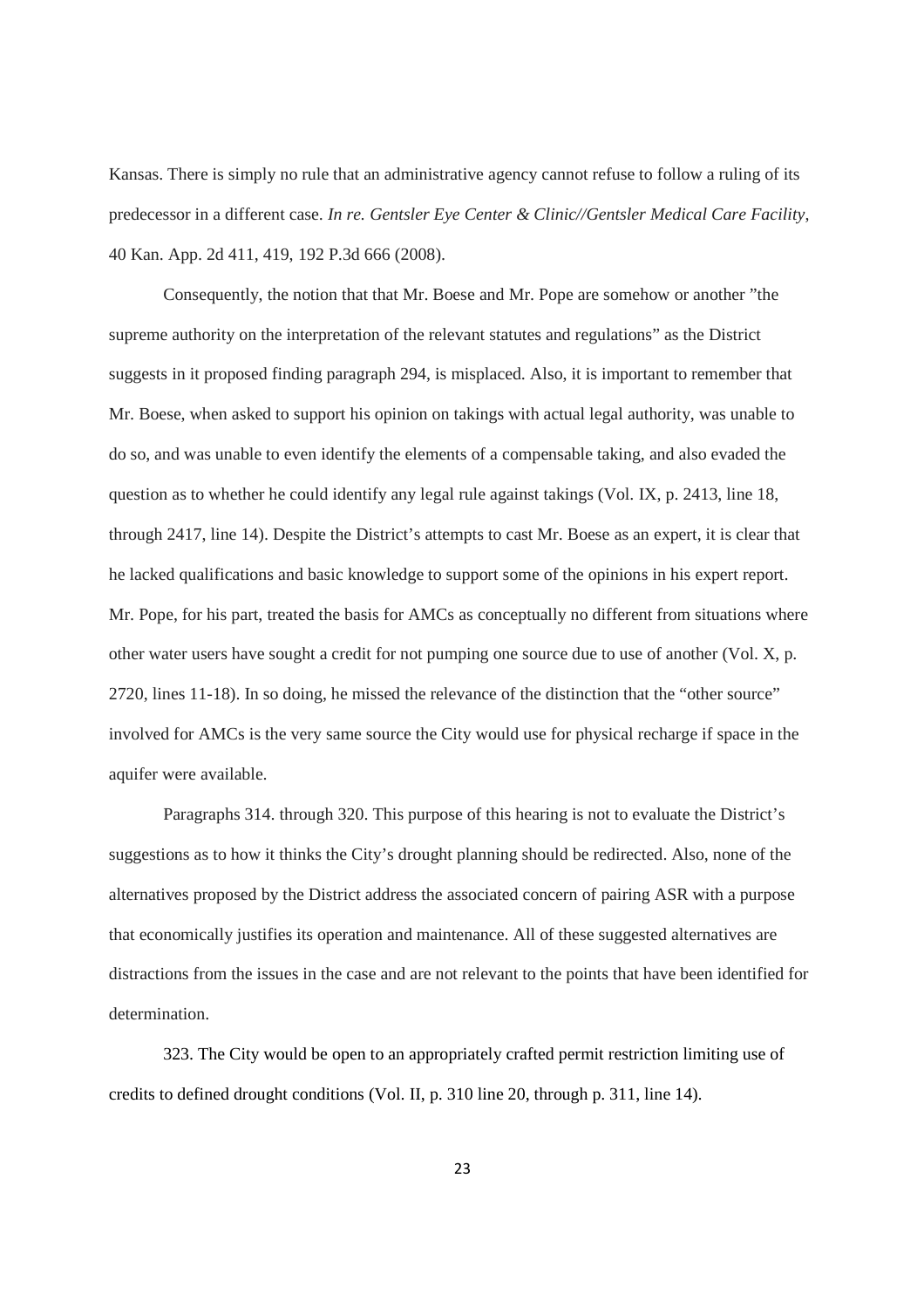324. If this condition is incorporated, it should be on a well-by-well basis, rather than requiring native rights at all wells to be exhausted before credits can be taken at any (See, Vol. VII, p. 1883, line 4, through p. 1884, line 25).

325. This proposed condition is currently unworkable. Under current treatment plant limitations, the City cannot treat water drawn solely from the Equus beds to water quality requirements (Vol. VIII, p. 557, lines 12-25). Further, the requirement to exhaust all other sources before drawing credits is not a condition of the existing permits (September 18, 2009 Initial Order). It cannot be a necessary additional condition for AMCs because, as Mr. Romero recognized, the impact of drawing credits is not different for AMCs than for other credits (Vol. X, p. 2561, lines 13-18).

## The District's Arguments and Conclusions of Law

Little space remains to address these. In addition to what has been covered in the City's Proposed Findings and Conclusions, the City incorporates by reference the analysis in DWR's Post-Hearing Brief, disposing of many of the District's contentions.

The District is significantly mistaken as to some basic facts, and has not been careful with its accuracy in describing testimony of record. It is likely that this will be an even greater problem in the District's final submission, to which it knows there can be no reply. The frequency and magnitude of the errors in the District's Proposed Findings, and its persistence in arguing impacts of a 120,000 AF withdrawal of credits that its own expert showed to be impossible are very troubling. They reflect that the District is not engaged in an objective, regulatory or scientific inquiry, but has predetermined a desired outcome and is striving by any and all possible means to reach that outcome.

On the facts of this case, the City has met its burdens, which entail a "preponderance" or "more likely than not" showing that the City's contentions are correct. AMCs give rise to no different impacts than other credits (Vol. X, p. 2561, lines 13-18). Further, under the Proposal, the rate of accrual of all recharge credits could not exceed the constructed physical diversion capacity of the ASR system including direct surface water diversions and future bank storage wells, and would be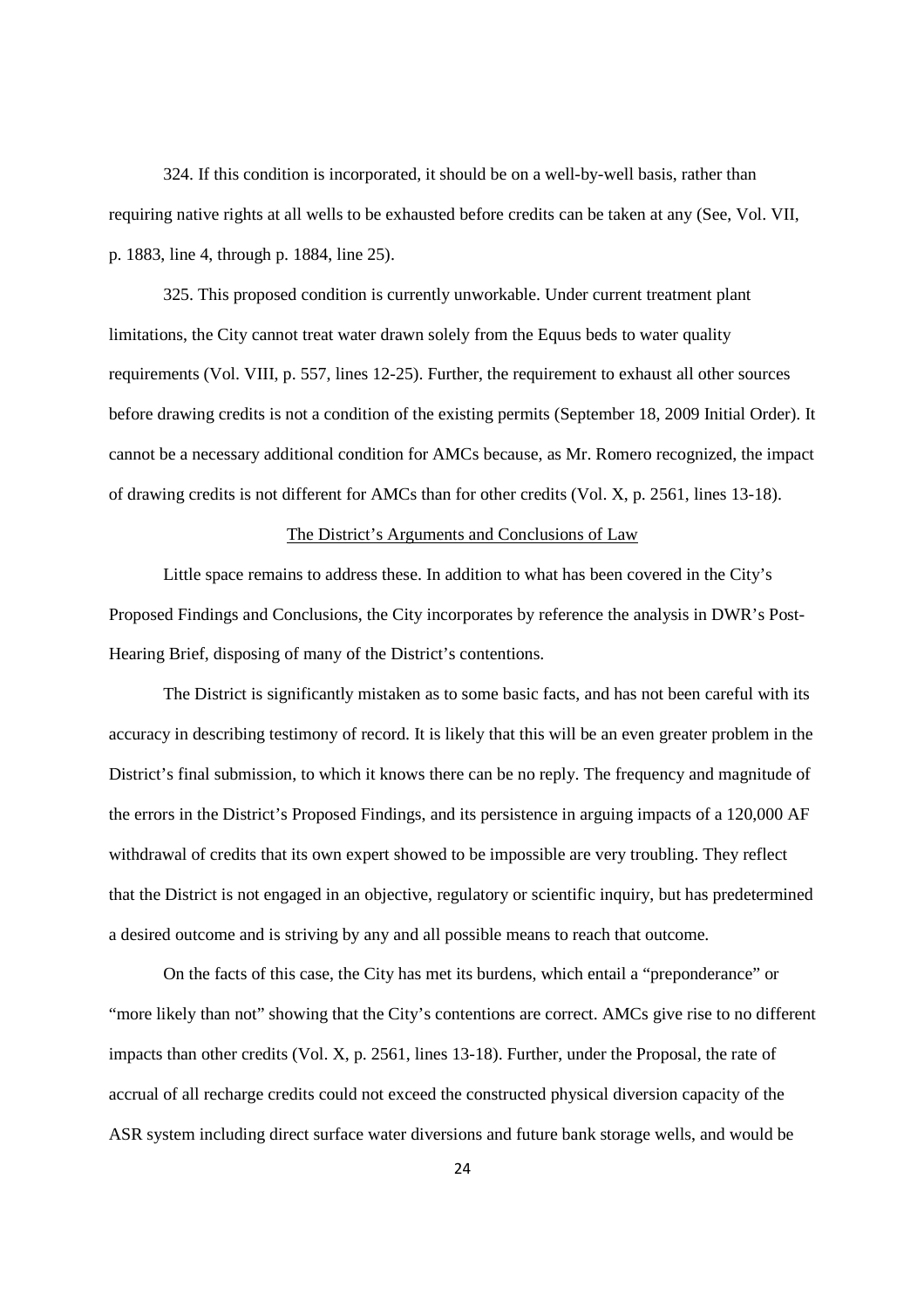limited to the rate and quantity authorized by Water Right No. 46627 (Proposal, City Exhibit 1, p. 3- 6, Section 3.4, proposed condition 2). AMCs simply allow the City to obtain the same credits it could obtain under its existing permits, but without pumping a hole in the aquifer to create capacity for physical recharge (Vol. V, p. 1288, line 12 through p. 1289, line 2). An AMC cannot have any greater impact on safe yield than a physical recharge credit generated by withdrawing water and then replacing that water (Vol. VII, p. 1875, line 7 through p. 1876, line 1). Notably, as is recited in the findings for the approval of ASR Phase I, the District ultimately took a neutral position on the passive recharge credits involved in that case (August 8, 2005 Findings, Conclusions and Initial Order, p. 9 of 21). This is inexplicable unless the District had already concluded that even the purely passive recharge credits then under consideration could not adversely affect safe yield or impair existing rights.

In fact, without knowing whether passive recharge credits would be approved in Phase I, the District had signed the Phase I MOU, stipulating that, "Because the project recharge and recovery wells can only be pumped if water levels in the aquifer are higher than the historic low level, no impairment is expected." (Phase II MOU, subparagraph A.6.) The District knew then, just as it knows now, that if the lower index levels are not changed, there is no potential for any kind of recharge credits to cause impairment. AMCs, standing alone, pose no adverse impacts. Accordingly, DWR's construction of its applicable regulations to allow the permit changes requested for AMCs is a more sensible construction than that urged by the District, and is also more in keeping with the public interest and the core purposes of the KWAA.

All of the impacts modeled by Balleau Groundwater are impacts of the lower index levels, not of AMCs (District Exhibit 68). They are not modeled on withdrawals projected in the Proposal, because instead of modeling the withdrawals projected as needed to meet demand on the City's Table 2-5, Balleau modeled the City pumping its full 40,000 AF rights for all eight years of the modeled period (Vol. IX, p. 2496, lines 13-16). Their simulation was not designed to show impacts of the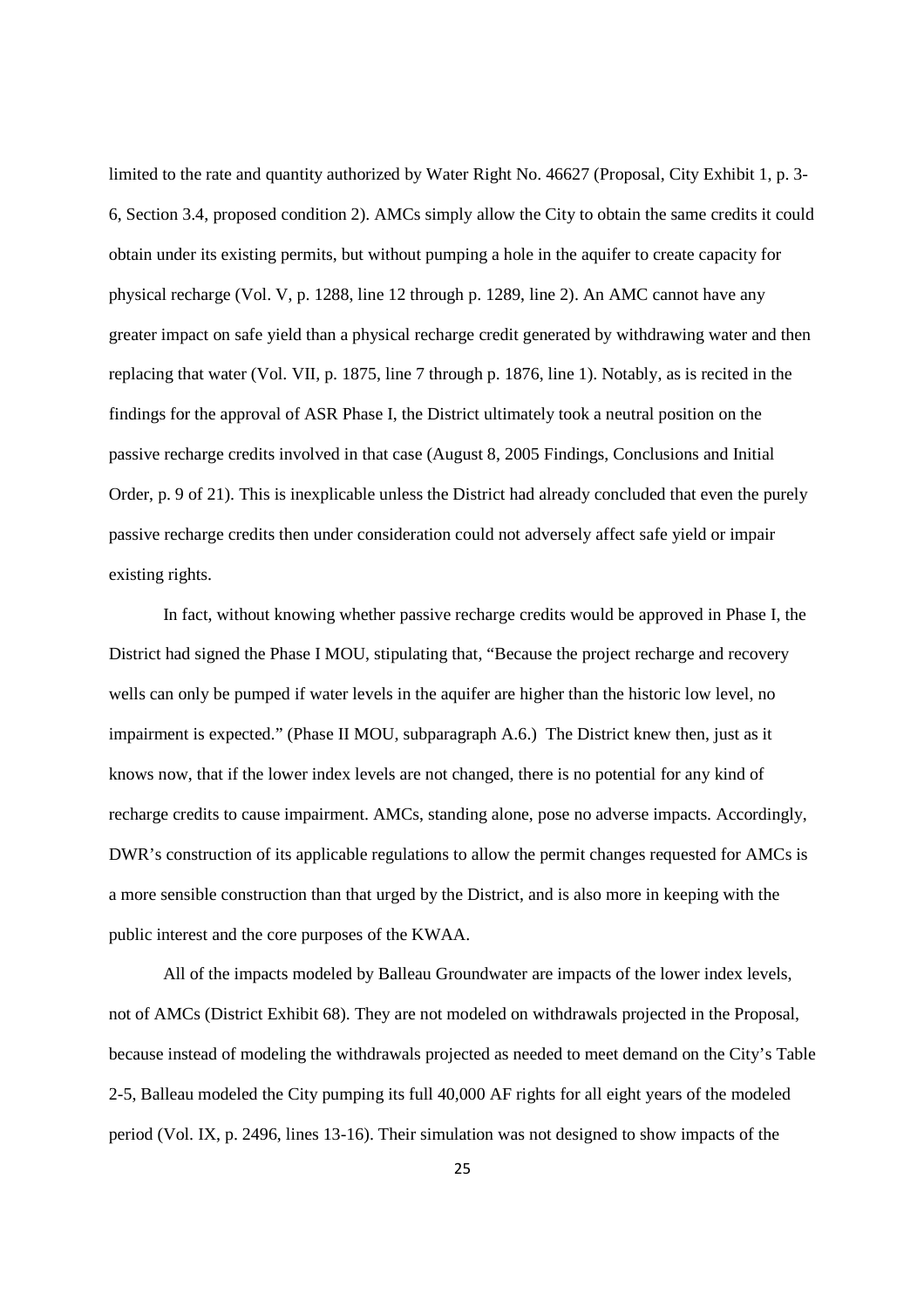projected City drought response, but to evaluate the impacts of pumping all the way to the proposed new lower index levels (District Exhibit 68, p. 4 of 16, lines 98-100 and 106-107). Even so, the modeled impact was that six wells, all domestic wells, might lose their water columns (District Exhibit 68, p. 12 of 16, lines 353-354, and Figure 7). It appears that five of the six (all except the well in index cell 20) are within 660 feet of City wells (Exhibit 68, Figure 7), and so would be protected by proposed permit conditions. Those protections could be extended to the sixth well too, although there is no indication that any of the domestic wells would be "impaired" within the meaning of K.S.A. 82a-711(c) and K.A.R. 5-4-1. Given the remaining saturated thickness of the aquifer, it is probable the wells could be extended or relocated (City Exhibit 1, p. 2-25, Table 2-11; Vol. IV, pp. 1000-1002).

Mr. Joe Pajor testified that in his estimation, AMCs would only be used and withdrawn about once every hundred years (Vol. II, p. 365, lines 10-19). Accordingly, chloride impacts and impacts on minimum desirable streamflow would be infrequent. The infrequent chloride impacts from withdrawing credits to the proposed lower levels might be a few hundred feet of chloride migration (Vol. XII, p. 3158, lines 1-14).

The modeled MDS impacts would also be infrequent, and DWR staff reasonably concluded that most of the time, the impact of the Proposal will be favorable (Vol. VII, p. 1675, line 20 through p. 1676, line 2). Also, DWR does not protect Minimum Desirable Streamflow by denying applications, but approves applications with conditions relating to Minimum Desirable Streamflow, and administers as necessary to protect Minimum Desirable Streamflow as though it were an appropriation right if flows at the gage go below a certain number of days (Vol. VII, p. 1681, line 22 through p. 1682, line 8).

Consequently, although adjusting the lower index levels could have detrimental impacts, they would be infrequent, and would be outweighed by the more frequent benefits from removing the pressure to draw credits in droughts of short duration. Particularly as to MDS, DWR does not deny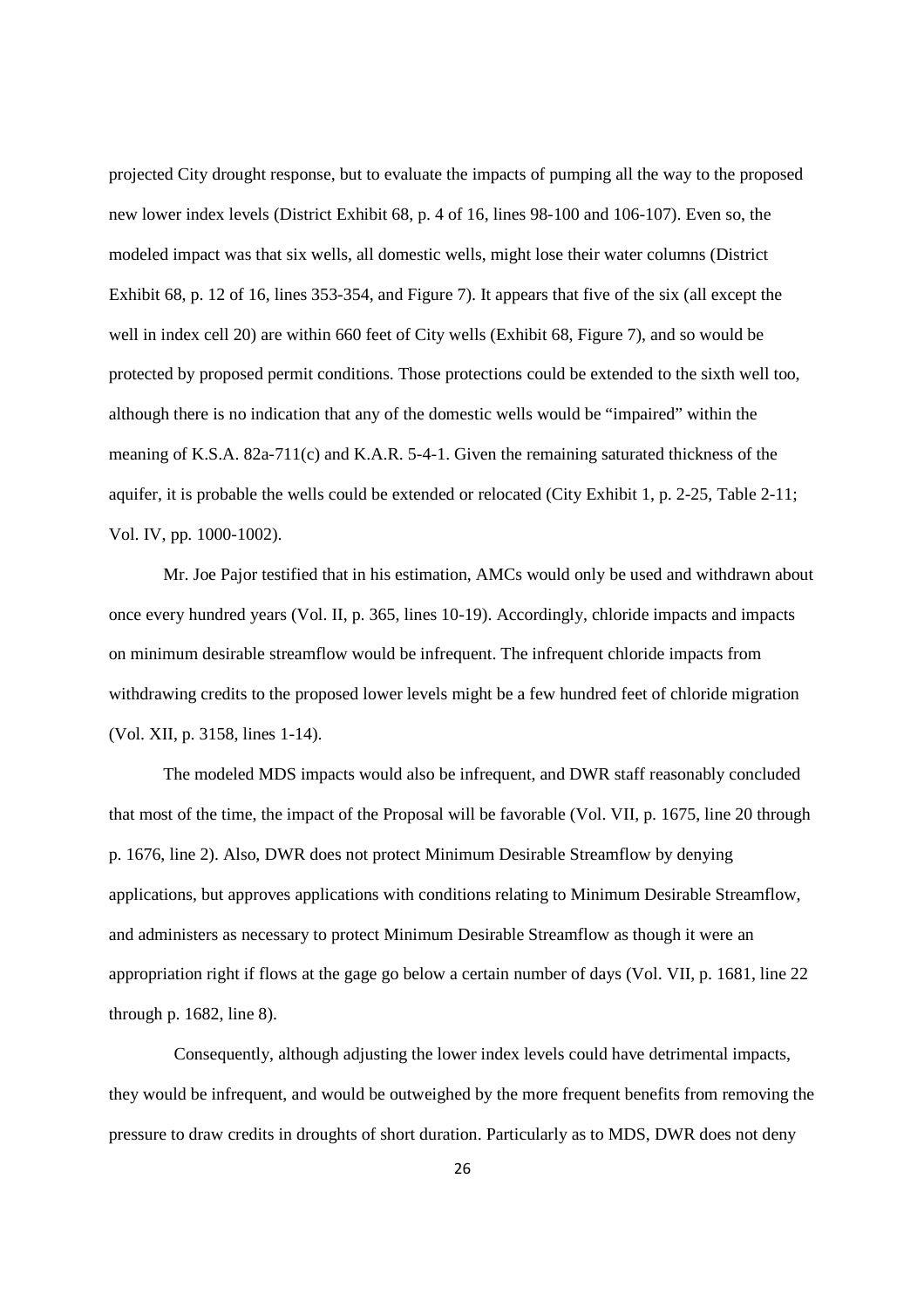permits due to potential adverse impacts during droughts, but deals with such issues through real time administration (Vol. VII, p. 1681, line 22 through p. 1682, line 8, p. 1879, lines 11-25). The same rationale would logically apply to dealing with infrequent potential chloride impacts.

Based on the facts developed at hearing, the AMCs standing alone present no risks of adverse impacts, and the proposed adjustment to the lower index levels present infrequent impacts which do not threaten "impairment." The record establishes that the Proposal should be approved.

As to the "standing" argument raised by the District, the suggestion that the *Clawson* case bars the Proposal is erroneous for the reasons set forth in the City's Proposed Findings and Conclusions. As the owner of the ASR Phase II permits, the City was the proper party to submit the Proposal. Originally, of course, the broader concept of litigation "standing" was not even at issue. It was the District that forced the Proposal into elaborate and costly litigation procedures. The City as the party responding to a challenge directed at its Proposal inherently has standing to defend. Further, the City additionally has standing under the principles articulated in *Cochran v. Department of Agriculture, Division of Water Resources*, 291 Kan. 898, at 908. The evidence of record establishes that recharge cannot occur under the existing permits without lowering water levels in the aquifer (Vol. I, p. 151, line 19 through p. 152, line 8; Vol. 1, p. 242, lines 15-23), and the District's own modeling confirms that credits in excess of 14,900 AF would be stranded by the 1993 index levels (Vol. IX, p. 2504, lines 6-14).

It is actually the District that has a standing problem in this case, as neither the District nor Intervenors can be harmed by the AMCs, and the District, which is not the owner of any potentially impacted wells or water rights, also cannot be harmed by adjustment of the lower index levels. In addition, the District has special problems arising from the Kansas Local Government Ethics Law that may preclude consideration of the positions put forth as positions of the District in this case.

Michael McGinn and Robert Seiler were included among the movants in Intervenors' October 15, 2018 Motion to Intervene. The Motion recited that the movants named therein were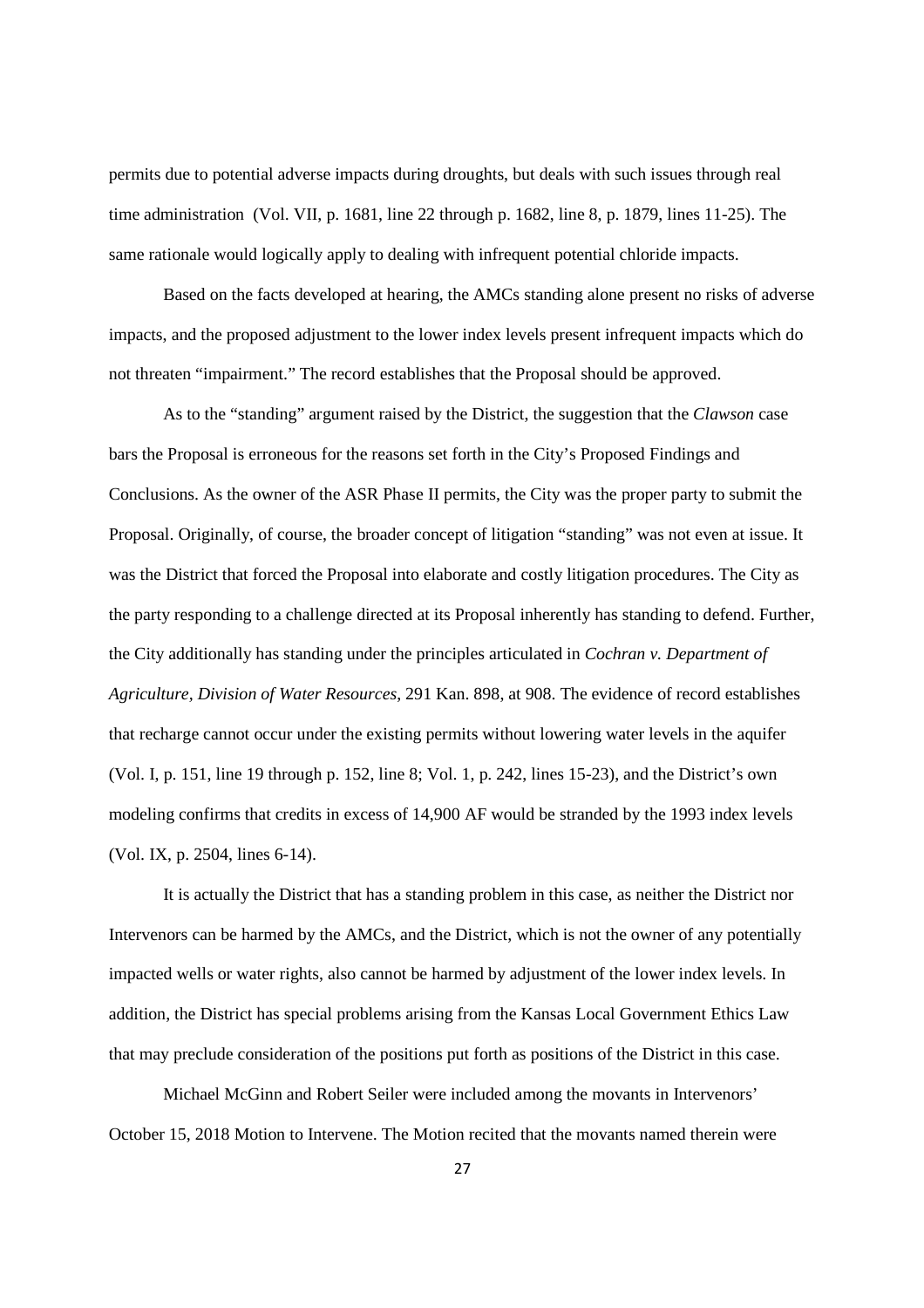landowners and that the Proposal, if approved, would impair or impede their ability to protect their respective property interests (Motion to Intervene, ¶ 7). It also stated that the movants' water rights would be substantially affected by the Proposal (Motion to Intervene, ¶ 9). Mr. McGinn signed the Motion as holder of permit # 32875, and a joint owner of Permits # 32790, #49102 and #29488 (Motion to Intervene, p. 11-12). Mr. Seiler signed it as owner of permits #37612 and #22902 (Motion to Intervene, p. 18). In their subsequent, November 3, 2018 Motion to Withdraw as A Party, Michael McGinn and Robert Seiler, who had entered the case on October 26, 2018, disclosed that they were members of the District board, and sought leave to withdraw from the case in an effort to mitigate aspects of the associated conflict of interest (Motion to Withdraw as a Party, ¶¶ 1-3). However, the premise that this allowed them to remain on the District board and to continue to participate in executive sessions and in the direction of the District's litigation decisions and budget decisions related to this case does not necessarily follow.

In the case of *Dowling Realty v. City of Shawnee*, 32 Kan. App. 2d 536, 542-543 (2004), a planning commissioner named Tubbesing, who left the bench and spoke in favor of a proposal in which he had a substantial interest, was held to have "acted upon" the matter for purposes of K.S.A. 75-4305, even though he did not participate in the vote. The court held that although the planning commission's decision was objectively reasonable, the commissioner had violated K.S.A. 75-4305. In its disposition, the court stated:

We remand the case to the trial court with directions to send it back to the Commission to redo the entire process since it was tainted from the very beginning. All future proceedings must be conducted without Tubbesing as long as he remains on the Commission. *Dowling Realty v. City of Shawnee*, 32 Kan. App. 2d 536, at 546.

The implications of this ruling for the present case is that all of the District's actions and decisions in relation to this case, including expenditures for experts and counsel, and directions as to substantive arguments to pursue, may be similarly tainted by conflict. This raises an issue as to whether the positions taken in the motions and arguments filed on behalf of the District really are valid or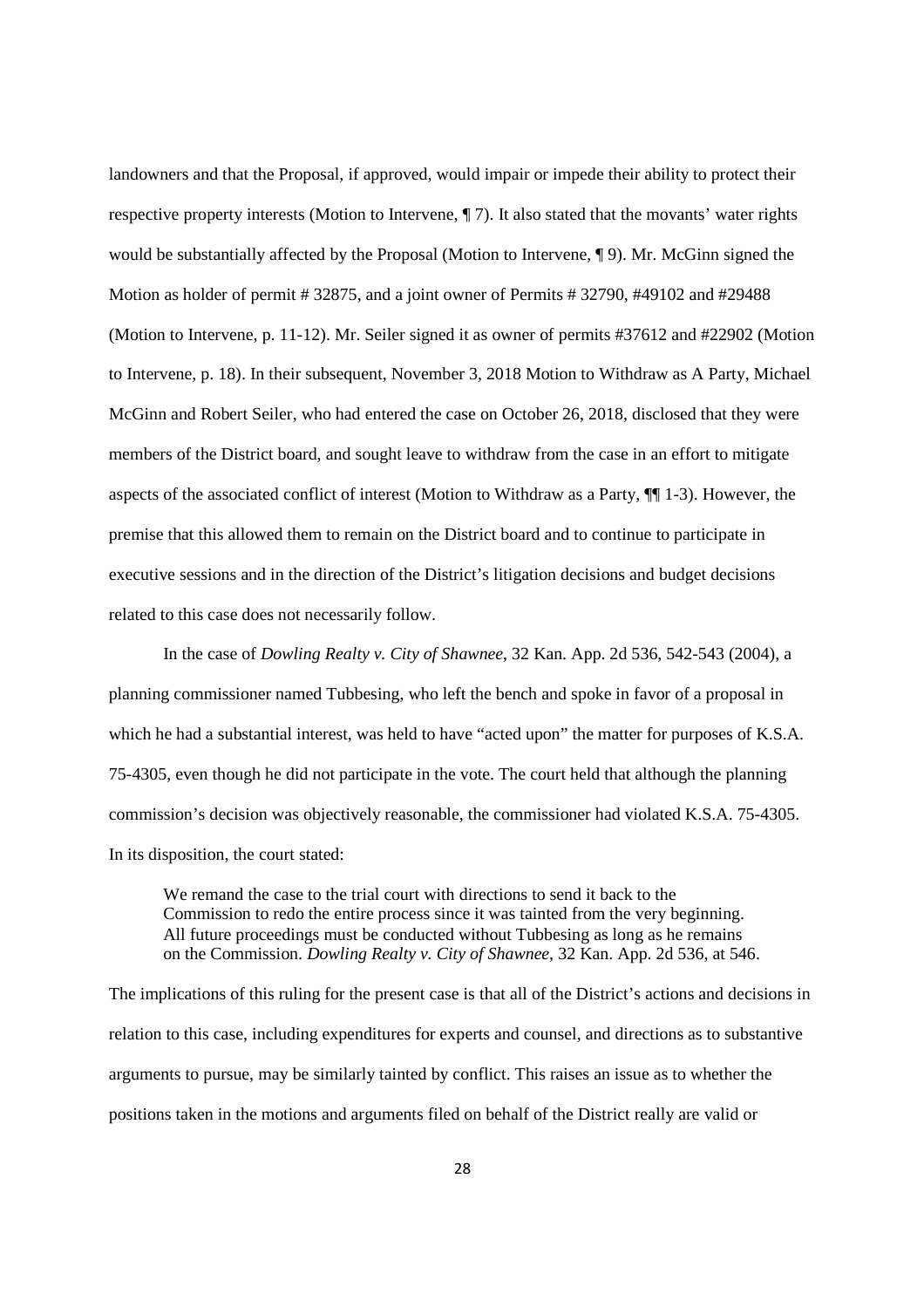legitimate positions of the governmental entity on whose behalf they have been submitted. Under the circumstances of this case, it would be prudent to seek guidance from the Kansas Attorney General's Office before accepting those filings as lawfully adopted positions of the District.

Respectfully submitted,

Office of the City Attorney of the City of Wichita, Kansas

By /s/ Brian K. McLeod Brian K. McLeod, SC # 14026

# CERTIFICATE OF FILING AND SERVICE

The undersigned hereby certifies that he transmitted the above and foregoing City's Response to the District's Proposed Findings and Conclusions by electronic mail on this 4<sup>th</sup> day of October, 2021, for filing, to ConnieOwen@everestkc.net and served the same upon counsel for the other parties herein by electronic mail addressed to:

Thomas A. Adrian David J. Stucky tom@aplawpa.com stucky.dave@gmail.com 313 Spruce Halstead, Kansas 67056 And Leland Rolfs Leland.rolfs@sbcglobal.net Attorneys for Equus Beds Groundwater Management District No. 2

Stephanie Murray Division of Water Resources Kansas Department of Agriculture 1320 Research Park Drive Manhattan, Kansas 66502 Stephanie.Murray@ks.gov

and

Tessa M. Wendling 1010 Chestnut Street Halstead, Kansas 67056 twendling@mac.com